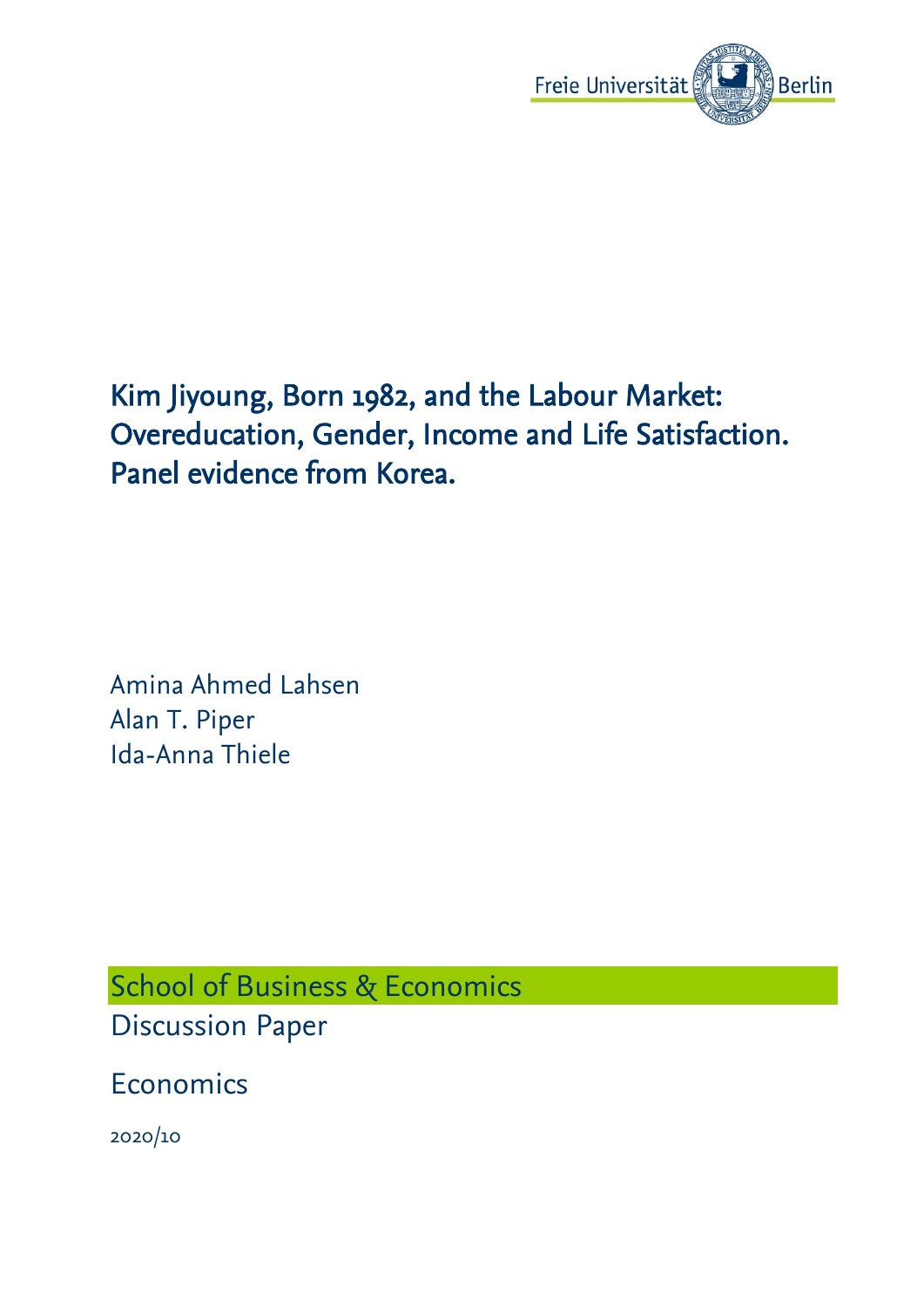# **Kim Jiyoung, Born 1982, and the Labour Market: Overeducation, Gender, Income and Life Satisfaction. Panel evidence from Korea.**

Amina Ahmed Lahsen<sup>a</sup>, Alan T. Piper<sup>a,b</sup> and Ida-Anna Thiele<sup>a</sup> a <sup>a</sup> International Institute of Management and Economic Literacy, Europa-Universität Flensburg **b** School of Business and Economics, Freie Universität Berlin May 2020

**Abstract:** One reason often put forward for South Korea's rapid economic growth has been the rising level of educational attainment of its workforce. Correspondingly, the proportion of Koreans who complete tertiary education has also rapidly increased (and is also considerably higher than the OECD average). Such increases raise the possibility of overeducation if the amount of jobs which require such education do not increase at a similar pace. Among the consequences of overeducation are reduced life satisfaction and underutilised human capital. Given that Korean females are bettereducated than males, and they also face more discrimination in the labour market, the consequences of overeducation are likely to differ by gender. Using Korean panel data and both a subjective and objective measure of overeducation, the results are consistent with females having lower aspirations despite their high levels of education, and indicate that a more female friendly labour market could address the country's currently underutilised human capital, for the benefit of the females themselves, as well as males, and the Korean economy.

Acknowledgements: We are grateful for useful comments and suggestions from Nick Adnett, as well as from participants of the inaugural Berlin Well-Being Research Network held at the Freie Universität Berlin (October 2019). We are also grateful for the collectors and maintainers of the data we use, the Korean Labour and Income Panel Survey. We also acknowledge the recent novel *Kim Jiyoung, Born 1982* written by Cho Nam-Joo, which is concerned with some of the issues we discuss and from which illustrative quotes are used in our investigation. More general information about this book is in Appendix 2.

Corresponding author email address: alan.piper@uni-flensburg.de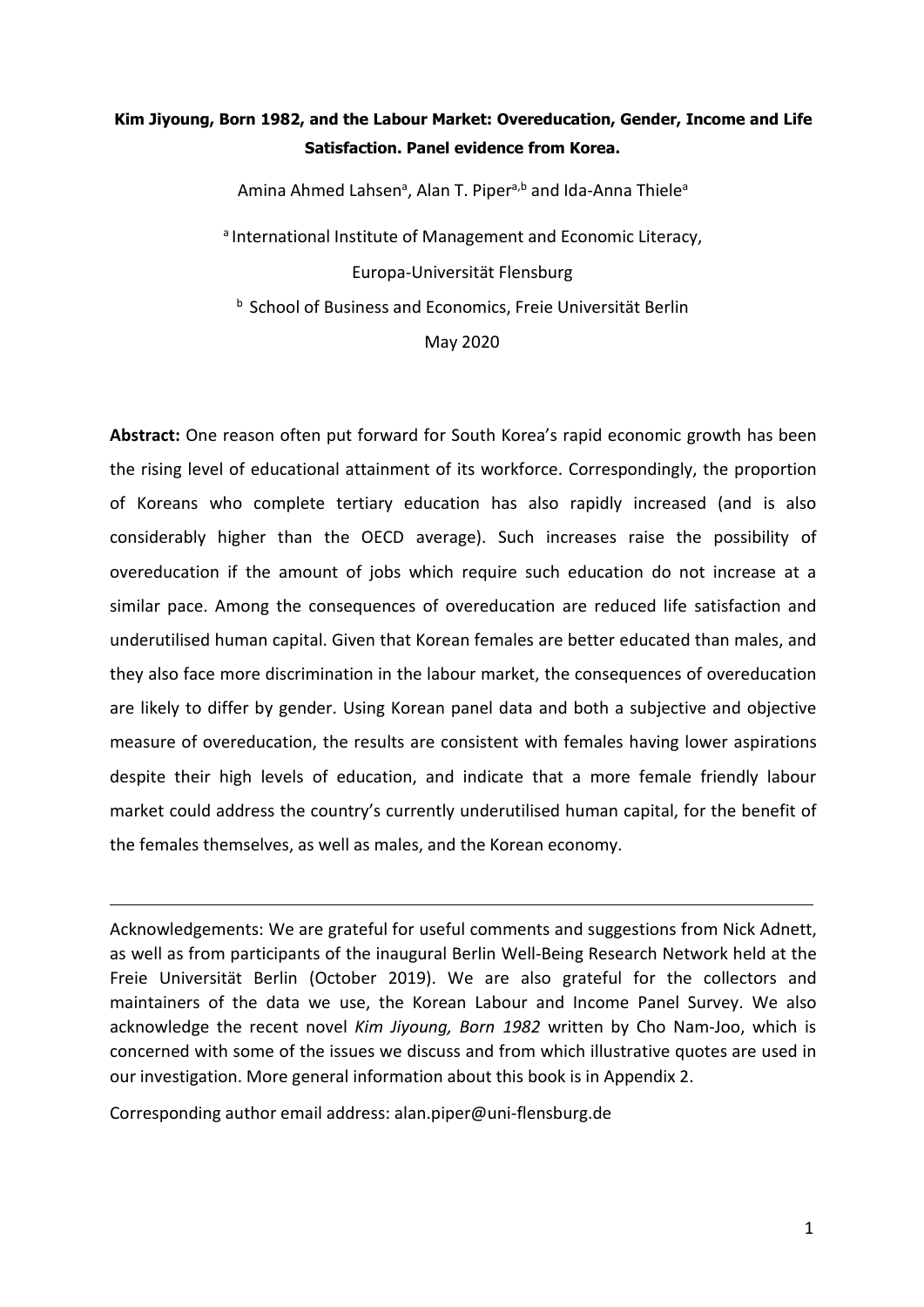# **Kim Jiyoung, Born 1982, and the Labour Market: Overeducation, Gender, Income and Life Satisfaction. Panel evidence from Korea.**

*"Seungyeon always said girls don't need special treatment – they just want the same responsibilities and opportunities. Instead of choosing the lunch menu, they want to run for president."*

*Kim Jiyoung, Born 1982,* Nam-Joo, 2020, p. 78

## **1 Introduction**

In the past few decades South Korea has experienced rapid economic growth, managing to transform itself from a developing country to a developed country in less than 50 years.<sup>[1](#page-2-0)</sup> Currently it is the fourth largest economy in Asia behind China, Japan and India. This transformation has attracted the attention of many scholars who have been interested in the underlying factors (Park, 2011; Lee, 2012; Cho, 2019; Lee and Lee, 2019). According to this literature, a key factor that has contributed to Korea's economic development and growth is education (Piazolo, 1995; Lee, 2000). Education has been argued to have accelerated growth and development through the improvement of labour force quality, productivity, and innovativeness (Lee, 2000; Bak, 2018). Particularly, as Figure 1 shows, in Korea the number of individuals who complete higher education has more than doubled in recent years and was in 2018 at 69.6 % of all individuals aged between 25 and 34, significantly exceeding the OECD average of 44.5 % (OECD, 2020).[2](#page-2-1) This trend is similar for males and females, although the rate has always been higher for women in Korea (75.7 % in 2018) than men (64.1 %), a gap similar to the OECD average (50.8% females compared with 38.5% males). Given this, and the often-recorded discrimination of females in Korea and the Korean labour market, gender is an important consideration.

<span id="page-2-0"></span> $<sup>1</sup>$  In common with much of the academic literature, in the remainder of this article we will refer to South Korea</sup> as Korea.

<span id="page-2-1"></span><sup>&</sup>lt;sup>2</sup> Statistics also show that participation and completion at levels of education lower than tertiary have also increased over the same time period (World Bank, 2020a, 2020b).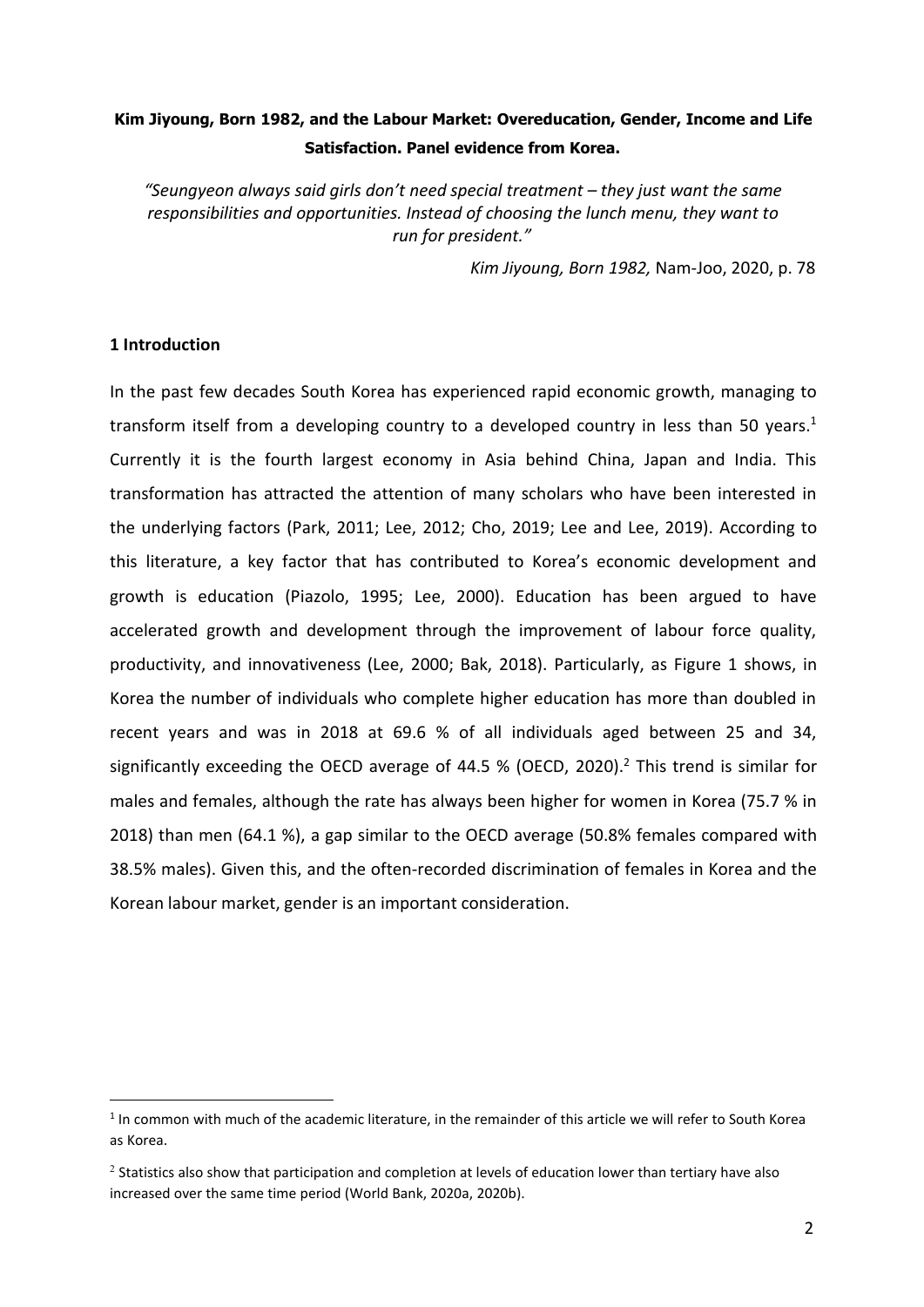

*Figure 1:* Development of Tertiary Education Attainment in Korea and the OECD between 1997 and 2018 (OECD, 2020).

With the increase in higher education participation, one phenomenon that has gained attention is that of overeducation (see e.g. Sicherman, 1991; Chevalier, 2003; Piper, 2015). Overeducation occurs when a rapid expansion in higher education has not been met with a corresponding increase in the demand for highly educated labour (Patrinos, 1997; Belfield, 2000; Piper, 2015; Delaney et al.,2020). Overeducation has been demonstrated to be a significant societal problem as well as an individual one: with overeducated individuals having been found to be less innovative (Länsisalmi et al., 2004; Agut et al., 2009); have lower job satisfaction and the companies they work for experience a higher turnover (Tsang, 1987; Alba-Ramírez, 1991; Tsang et al.,1991; Sloane et al.,1999; Park and Shahiri, 2015; Verhaest and Verhofstadt, 2016) and a general underutilisation of human capital. As well as being associated with lower life satisfaction (Artés et al., 2014; Piper, 2015; Frank and Hou, 2018), a study of overeducated Swedes even found that they have a higher mortality rate than the non-overeducated (Garcy, 2015).

In Korea, a high incidence of overeducation seems likely, as the number of jobs that require a high level of education has not caught up with the increasing rate of graduates of tertiary education programmes (Ministry of Education, 2017). This problem is intensified by the fact that the Korean market is dominated by ten large conglomerates (including Samsung and Hyundai), which have managed to grow without creating many jobs for graduates of tertiary education (Yang and Kim, 2019). The authors have further illustrated this by quoting Ban Ga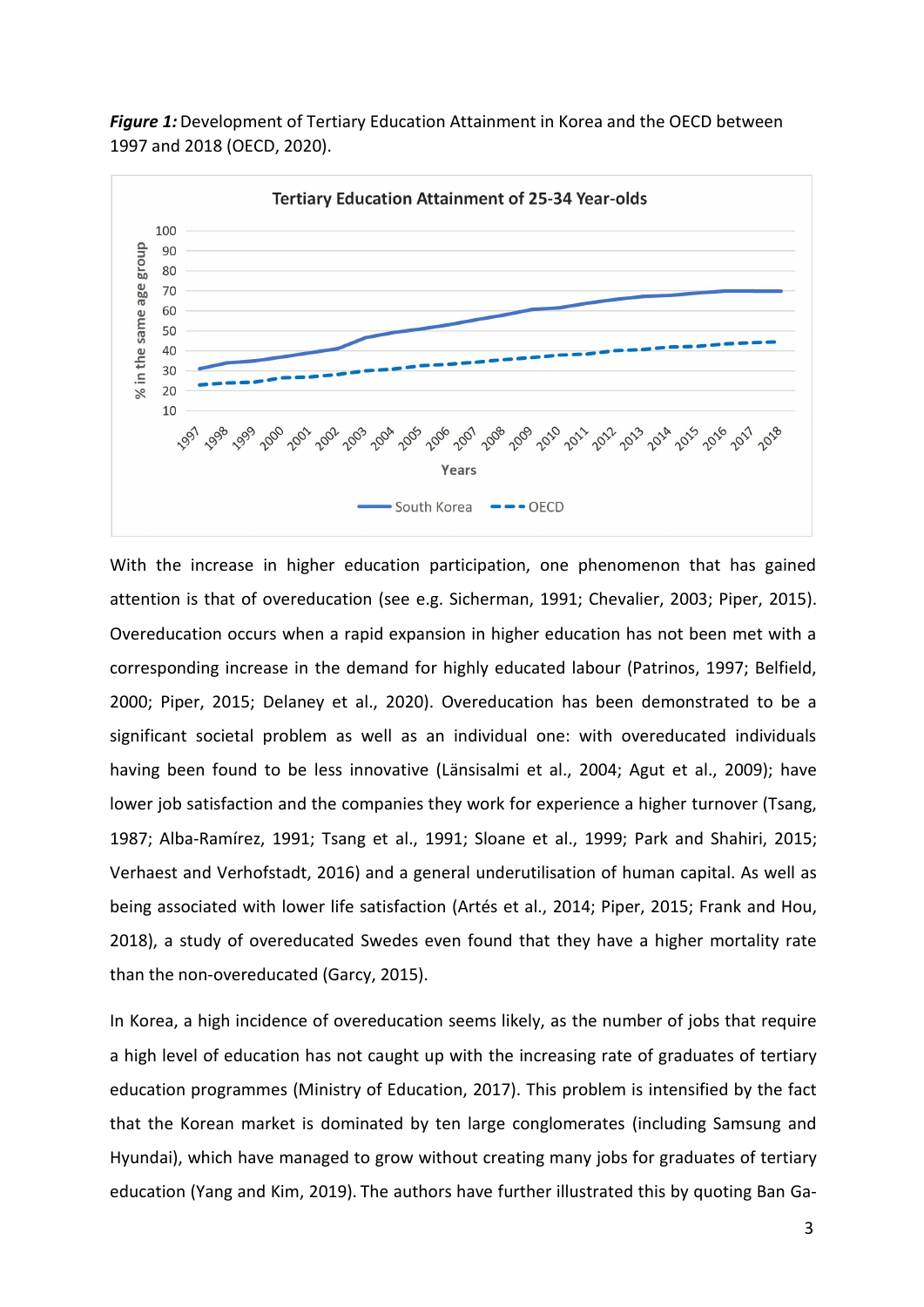woon, who stated that "South Korea is paying the price for its overprotection of top-tier jobs and education fervor that produced a flood of people wanting only that small number of top jobs" (Yang and Kim, 2019). In an attempt to tackle this imbalance, a continual effort to generate better opportunities for 'jobless graduates' has been underway. As just one wellknown example, the former president (2013-2017) of South Korea, Geun-hye Park, has designed the 'K-Move' programme, which aims to support thousands of graduates in seeking a job abroad, offering overseas training and aid for overseas business start-ups (Kim, 2018). Recent statistics presented in a news report by Yang and Kim (2019) indicate that, as of 2018, around 6,000 Korean graduates work overseas with such government help.

When Koreans fail to find a job that matches their education abroad or in Korea, they are likely to settle for a job that is below their educational level (i.e. that they are overeducated for) to avoid unemployment. According to a recent study by H. Kim et al. (2016), it appears that this is a route that many Korean graduates take. The authors reported that almost 20% of employed college graduates are working in jobs that do not match their level of education.<sup>[3](#page-4-0)</sup> In a Western context, a growing body of research has begun to explore potential consequences for overeducated individuals, including their income and well-being (see e.g. Bracke et al., 2013; Haisken-DeNew and Kleibrink, 2013; Piper, 2015; Frank and Hou,2018).

Such issues have, until now, received little academic attention in the context of Korea even though there are strong reasons suggesting that overeducation might be an important phenomenon (Cho and Lee, 2014). In Korean society, Confucian core ideals such as education, hard work, and respect for family are deeply embedded (Berthrong and Berthrong, 2000; Kim, 2009). As such there is a belief that a high level of educational attainment guarantees a successful life and future in terms of social status, employment and income (Ministry of Education, 2017). However, as a consequence, when this is not fulfilled for overeducated Koreans, they are expected to be less satisfied with life. Korean parents usually invest large sums of money into their children's education and they closely monitor their children's academic performance, expecting high achievements (Kim and Bang, 2017). These high expectations cause more stress for the students (Kim and Lee, 2013; S. Park et al., 2018). In light of these findings, there are many reasons to believe that Korean graduates,

<span id="page-4-0"></span><sup>&</sup>lt;sup>3</sup> This figure is broadly similar to that in many other countries though, as the next section explains, the incidence of overeducation depends upon how it is measured.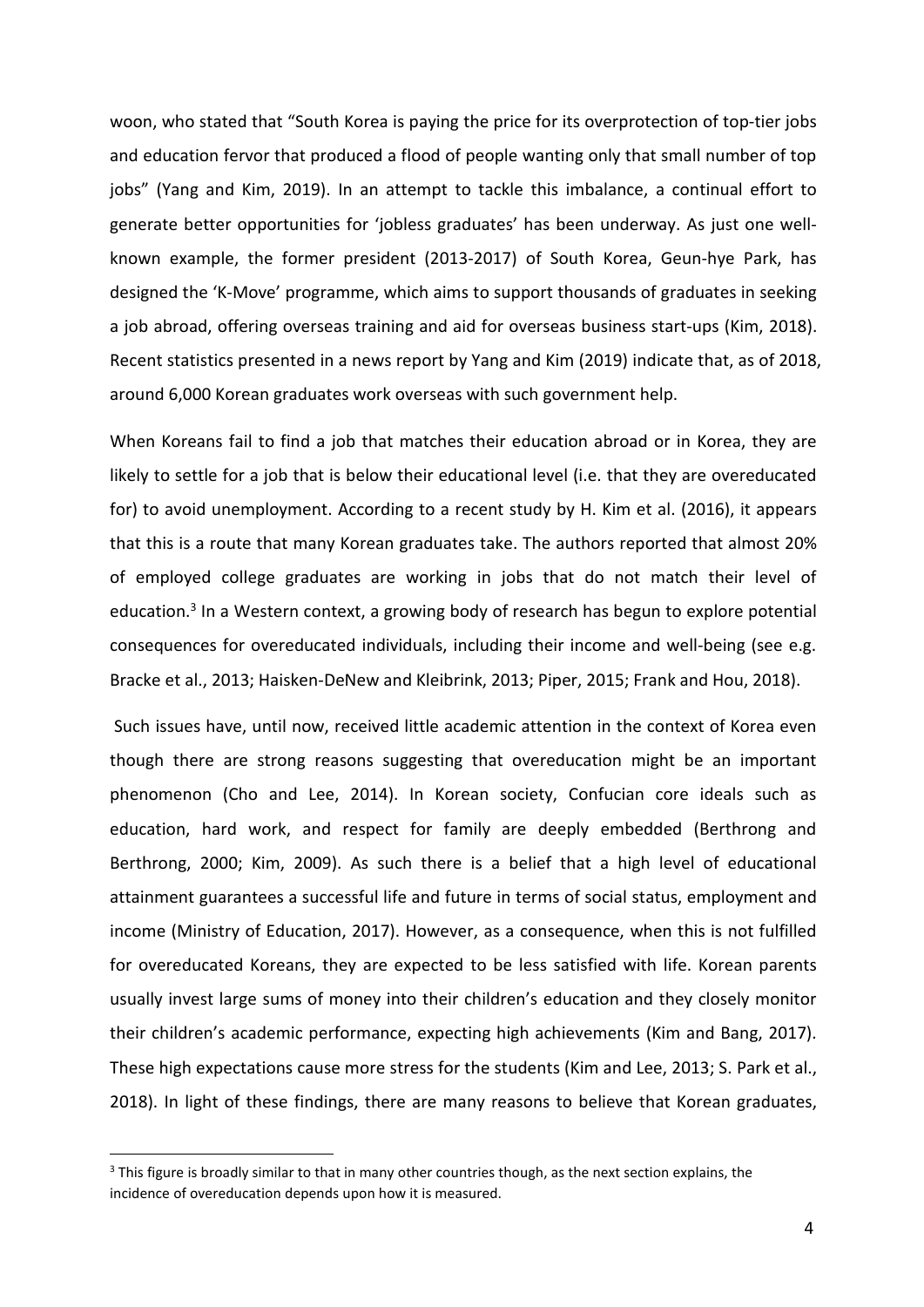who have gone through stressful years in college and school, will be significantly affected by not obtaining a job that matches their level of education. Our investigation assesses this via the prism of life satisfaction, while considering the important role of income for the overeducation-life satisfaction relationship.

Importantly, for the case of Korea, it is likely that there are some gender differences regarding the link between overeducation and life satisfaction, and the moderating role played by income. These relate to the different patterns of labour market participation of the genders, and the gender pay gap which is the largest within all OECD member states (OECD, 2017). Given that 90% of legislators, senior officials and managers in Korea are men (World Economic Forum, 2019), it is conceivable that women are used to 'worse' jobs, have lower expectations, and thus might be less affected by lower life satisfaction due to overeducation than men.[4](#page-5-0) The Global Gender Gap Report 2020 published by the World Economic Forum (2019) shows that Korea has a high gender inequality in economic participation and opportunity as well as political empowerment, ranking 108<sup>th</sup> out of 153 countries in the Global Gender Gap Index. Additionally, in the 'environment for working women'-indicator of the Glass-Ceiling-Index published by The Economist (2020) Korea has ranked bottom for eight years in a row. Since Korean women have higher levels of educational attainment than men, this could be regarded as a waste of economic resources and human capital (OECD, 2017). These gender differences are discussed further in subsection 2.1, after a brief introduction regarding the definition and measurement of overeducation. Subsection 2.2 and 2.3 report on the academic literature regarding overeducation and income, and overeducation and life satisfaction, respectively. Section 3 describes the data and methods used, section 4 presents the results, section 5 the discussion and limitations of our work and section 6 concludes.

<span id="page-5-0"></span><sup>4</sup> A similar argument has been made in a job satisfaction context by Bender et al. (2005). Due to social norms, especially in female dominated workplaces, women tend to report a higher job satisfaction than men as they have relatively low expectations to begin with. Kim Jiyoung, Born 1982: "It didn't occur to the child Jiyoung that her brother was receiving special treatment, and so she wasn't even jealous. That's how it had always been" (Nam-Joo, 2020, p. 15).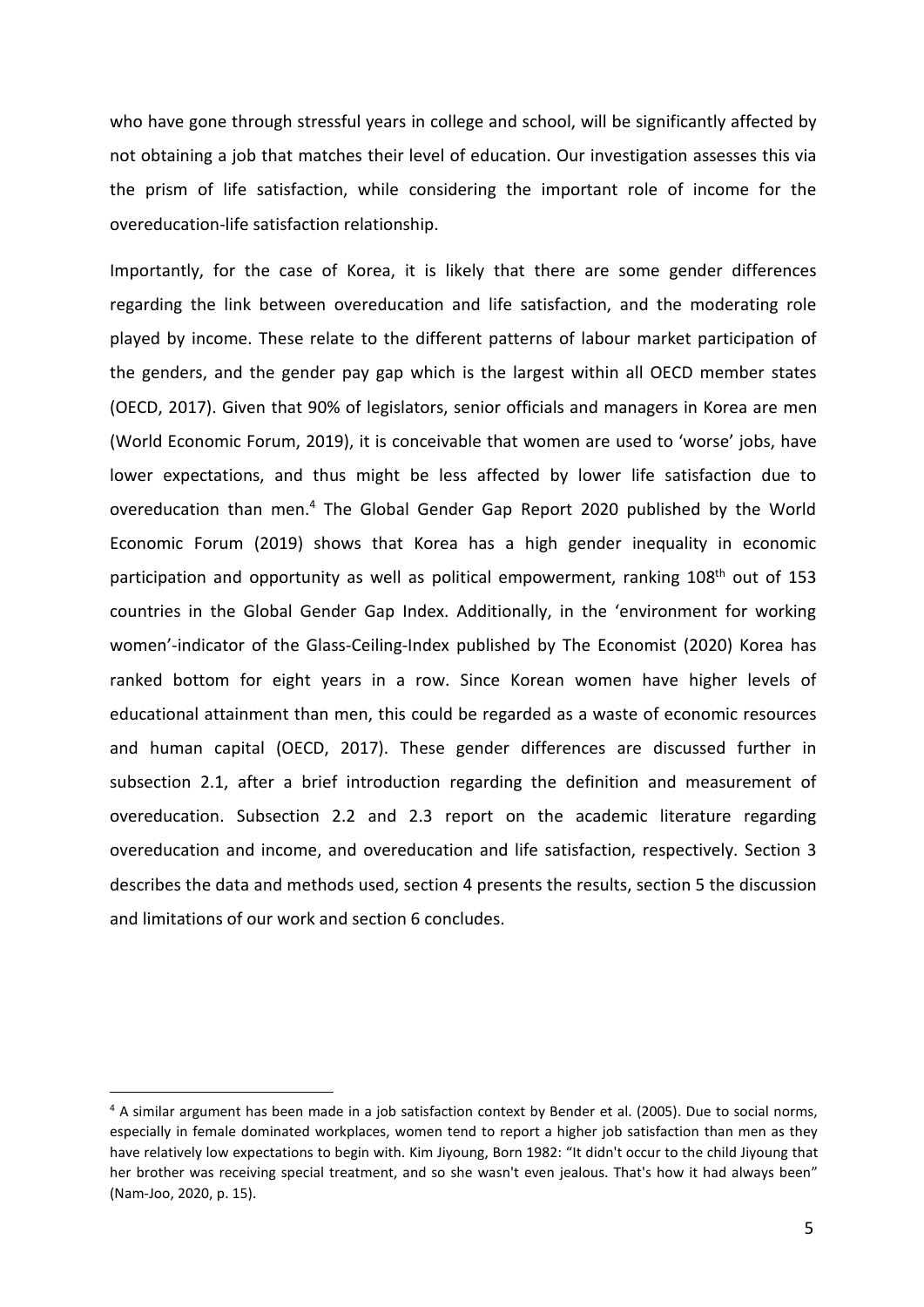#### **2 Literature Review and Theoretical Framework**

#### **2.1 The Concept of Overeducation**

Overeducation, also referred to as *overschooling* or *educational mismatch*, has been "defined as the difference between a worker's attained or completed level of schooling and the level of schooling required for the job the worker holds" (Leuven and Oosterbeek, 2011, p. 9). An issue investigated for several decades, one of the earliest discussions was about overeducated Americans by Richard Freeman in 1976. Since then, as an increasing number of people participate in higher education, the topic of overeducation has become even more relevant. In general, the academic literature distinguishes between four different approaches to measuring overeducation (Verhaest and Omey, 2006). Two of these approaches are subjective: direct self-assessment, and indirect self-assessment. The other two are objective: job analysis, and the statistical'realised matches' method.

The first two ways of measurement, direct and indirect self-assessment, rely on self-reports of individuals. Direct self-assessment is the worker's perception of how their level of education compares with the educational requirements of their job, the indirect self assessment asks workers about the educational level required for their occupation (either based on the required level to do or to get the job) which is then compared to the education they actually have. In contrast, job analysis and realised matches do not involve asking the worker about their job. Job analysis involves job analysts stating the educational level firms require for a given position within occupational classifications. In contrast, the realised matches method is statistical, and compares the years of education an individual has to the average level of education of workers within the same industry or occupation (or a combination of both). Individuals are considered overeducated if they have more education than this average by some statistical distance (usually one standard deviation; Verhaest and Omey, 2006). An advantage of the Korean data we use, and thus our study, is the ability to measure overeducation using both a subjective measure, direct self-assessment, and an objective measure, realised matches.

Most studies rely on just one of the four measures, often because of data constraints. Verhaest and Omey (2006) is a rare exception that investigates all four measurements of overeducation using SONAR data of Flemish school leavers. They found that the effects of overeducation and the conclusions drawn from this clearly depend on how it is measured.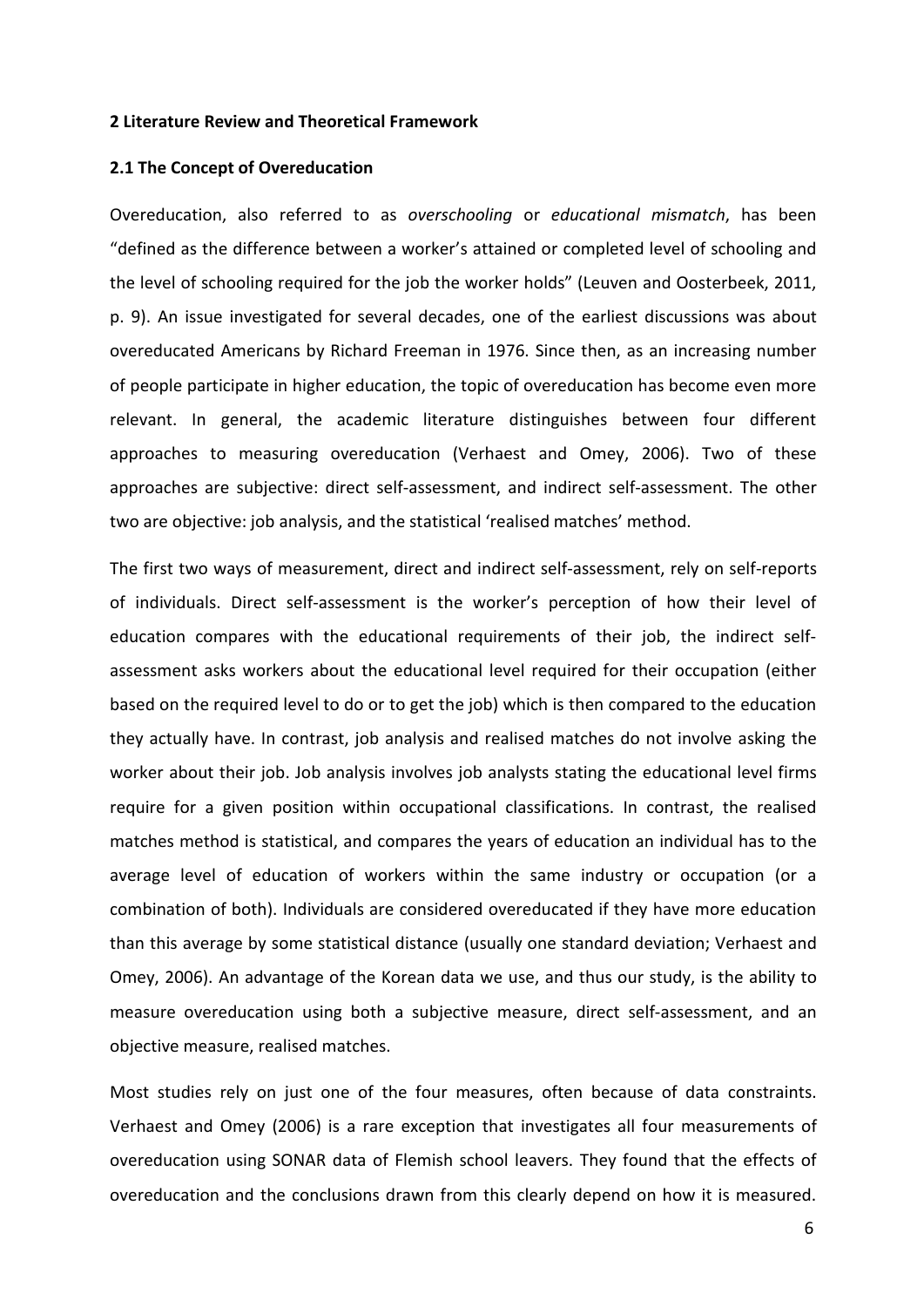Moreover, in an earlier meta-analysis of 25 European and American studies, Groot and Maassen van den Brink (2000) found that, compared to the other measurements, the realised matches approach gives lower estimates of educational mismatches. More recently, Clark et al. (2017) found that overeducation is not just a short-term phenomenon with overeducation persisting twelve years after labour market entry. They also found that women in the US are about 5 to 13% more likely to be overeducated than men. The arguments they give for this finding are that female workers might attach more importance to the compatibility of job and family, and therefore accept jobs that do not fit their educational level, as well as the direct discrimination of women in the labour market (Clark et al.,2017). These issues are likely to be of particular importance for understanding the Korean labour market as well as the consequences of its conditions, as discussed below, and to justify our choice to investigate genders separately.

Previous work investigating overeducation in Korea is scarce. Using the 2005 Korean National Follow-up Survey of College and Graduate School Graduates on Economic Activity with data from 12,666 individuals who graduated in 2003 and the indirect self-assessment to measure worker's overeducation, H. Kim et al. (2016) found that in Korea 70.4% of the sample worked in a job that matches their education whereas 17.4% of the workers were overqualified. In addition, they found that both two-year Korean female college graduates and female workers with graduate degrees were more likely to be matched (and thus not overeducated) than equivalent males (H. Kim et al., 2016). Our results below suggest that if overeducation was measured objectively this outcome might be reversed.

Similarly, a study of the Japanese labour market by Kucel et al. (2016) using the indirect selfassessment measure could not find a significant relationship between the female gender and overeducation, and could therefore not confirm that Japanese women are more likely to be overeducated than men. One explanation is that women tend to understate their actual job expectations, and, as a result, their overall level of overeducation. Again, it follows that, when measured subjectively, overeducated women report to be adequately educated, though they may not be (Kucel et al., 2016). Occupational crowding may also play a role here, with female graduates working with other female graduates disproportionately in non graduate jobs. This may also explain why in the study of H. Kim et al. (2016), more men selfreport being overeducated than women. However, if measured using objective approaches (realised matches or job analysis), more women are expected to be overeducated in Korea,

7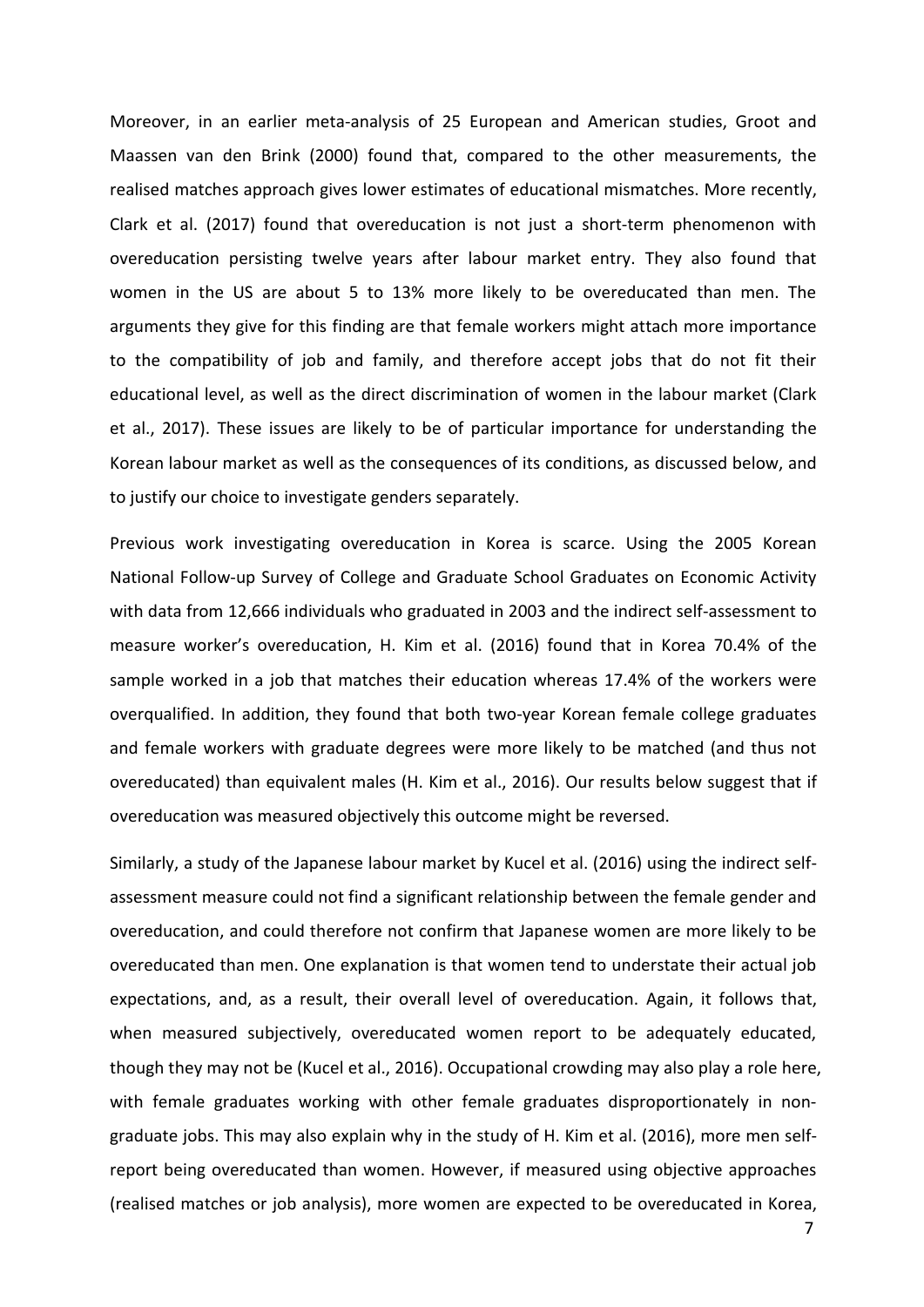suffering from labour market discrimination and societal norms about family life.<sup>[5](#page-8-0)</sup> These observations further highlight the importance of considering both subjective and objective measures of overeducation.

#### **2.2 Overeducation and Income**

A key area of interest regarding the overeducated has been with respect to their income. The income of the overeducated can be compared to those with the same level of education but in matched employment, and secondly, to those in similar employment but matched (i.e. lower) education. Previous studies have established that overqualified workers earn more money than their colleagues who are adequately educated for the similar job.However, the overeducated also earn less money than individuals with the same schooling working in a job that matches their education (see, for example, Sicherman, 1991; Lin and Wang, 2005; Verhaest and Omey, 2006). Using both pooled OLS estimates and fixed effects regressions, Bauer (2002) found that overeducated (measured by the realised matches method) German males earn 10.6% less than their peers who have the same level of education but work in a job that matches their education. Verhaest and Omey (2006), using the four measurements of overeducation presented above, found some differences regarding overeducation and wages, though all indicate a significant negative relationship when comparing overeducated workers to appropriately educated workers with the same educational level. Furthermore, in their longitudinal study, Clark et. al (2017) found that although additional years of schooling are associated with higher wages, the rate of return for additional years of schooling that surpass the job requirements is only approximately a third the size of the return associated with additional years of schooling that match the required level.

In Korea, H. Kim et al. (2016) found that the subjectively overeducated earn less than workers whose degree matches the one required by their job, and that the amount differs between the genders: men earn 4.48% less and women 7.24% less. K. Park et al. (2018),

<span id="page-8-0"></span> $^5$  In particular, the labour supply of females is posited to follow an 'M curve' (J. Kim et al., 2016). This shows that their participation in the labour market decreases during the late 20s and early 30s (because they are having children and Korea has a lack of good and affordable childcare facilities), increases mainly during the 40s and decreases again at the end of their working life. Therefore, for the majority of Korean women, it is expected that they will leave the labour market again after some years resulting in the fact that, once they start working, they already know that this is only a temporary situation. Clark et al. (2017) also suggest that a woman's overeducation can be partly explained by her role as a mother.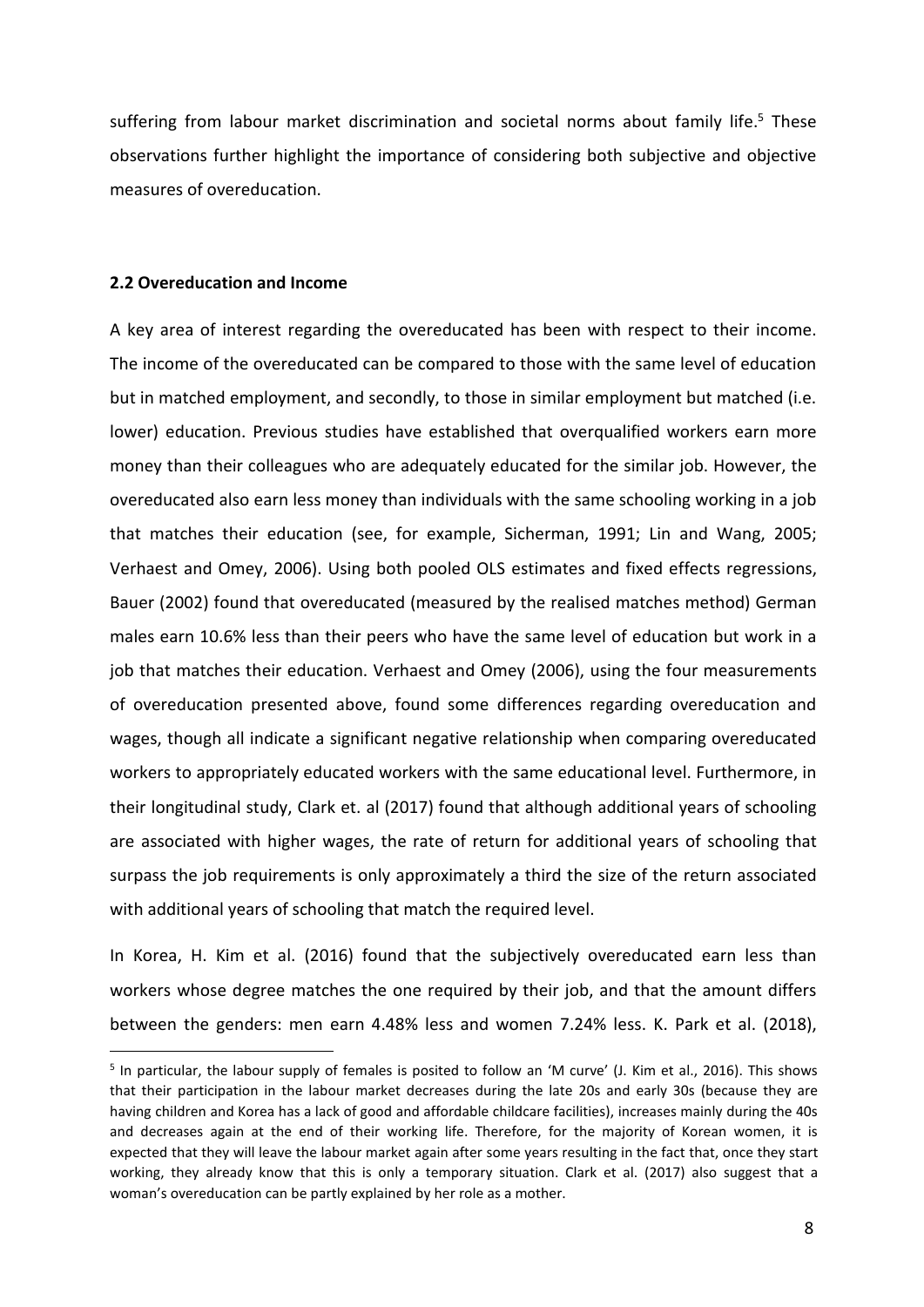using a sample of 2,832 working Korean doctorate holders from the Korean survey of Careers and Mobility of Doctorate Holders (KCDH), find that approximately 44% reported to be subjectively overeducated, and also found a wage penalty: overeducated doctorate holders earn approximately 6.5% less than those in a job that matches their schooling. Additionally, they found that female doctorate holders in Korea earn approximately 11.1% less than male Koreans with doctoral degree (K. Park et al., 2018). Given the statistics about participation in higher education in Korea (see section 1) and the findings of previous studies, gender forms a part of our investigation. The next subsection discusses overeducation and life satisfaction both generally and in the Korean context.

#### **2.3 Overeducation and Life Satisfaction**

In the last few years there has been interest in the relationship between overeducation and life satisfaction. Using the indirect self-assessment method and two waves of the European Social Survey, Artés et al. (2014) found a significant negative effect of overeducation on life satisfaction by comparing the overeducated with individuals that have a similar educational level and are not overeducated. An argument presented for this finding is that education raises expectations which, for the overeducated, are not met in comparison to the non overeducated. Similarly, using the realised matches objective method and several waves of British panel data, Piper (2015) found a negative relationship between overeducation and life satisfaction which became less pronounced for later cohorts. Thus, as overeducation became more prevalent in the UK (due mainly to the expansion of participation in higher education), being overeducated became less damaging to well-being: a result potentially attributable to changing comparison effects and social norms.

For well-being generally, relative comparisons have been found to be important (Senik, 2005; Clark et al.,2008) and been argued to be a main pathway through which overeducation affects life satisfaction (Piper, 2015; Yin, 2015). If individuals compare themselves to others who have a lower level of education, but work in similar employment positions, they are likely to be dissatisfied. When investing time and money into the attainment of a degree, individuals expect that this will bring about benefits in the future. However, when these hoped-for benefits are not obtained, individuals may be disappointed about the lack of returns for their investment in their human capital. This disappointment should be seen in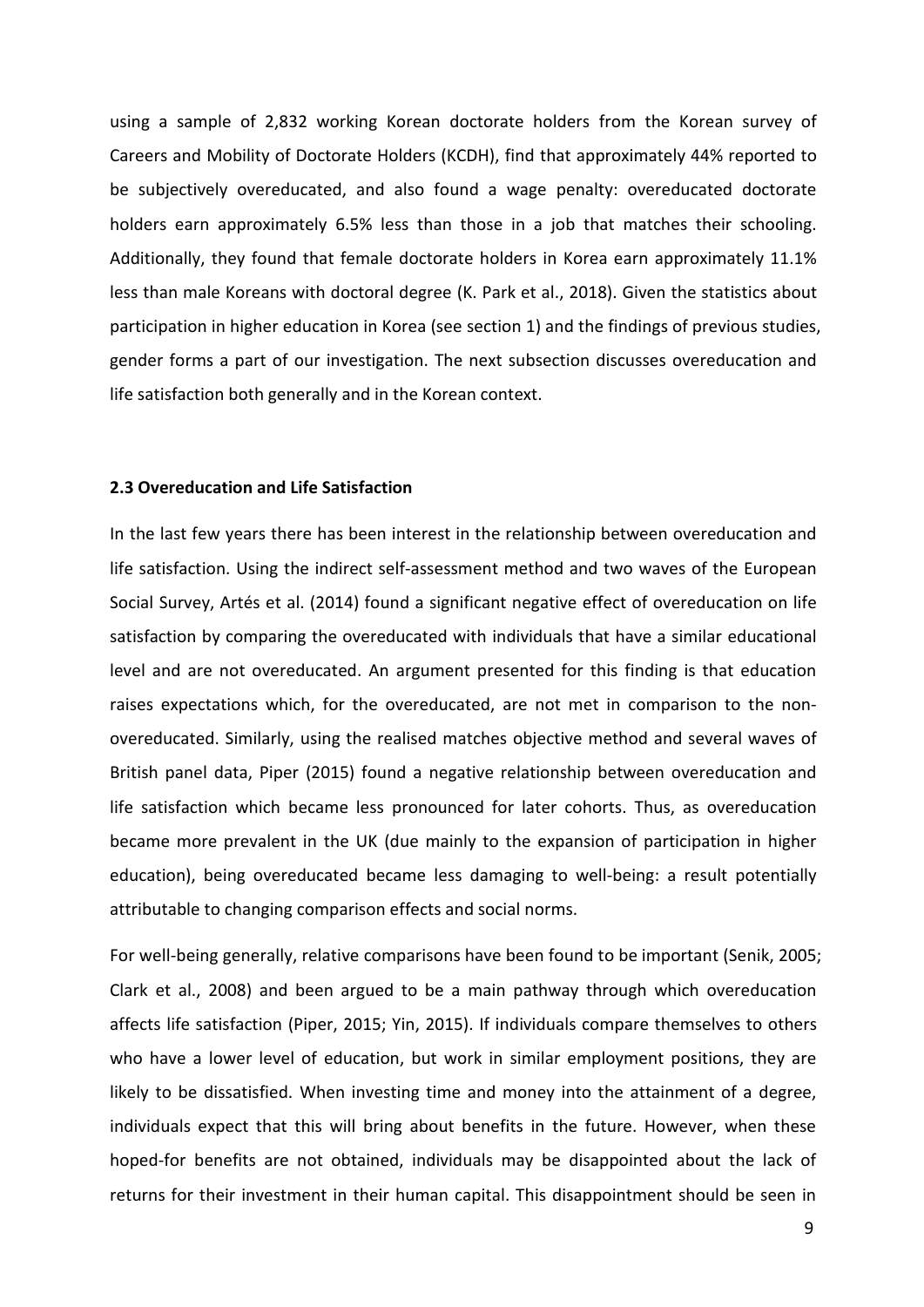lower life satisfaction. As the Introduction makes clear, such a situation is likely to be prevalent for the overeducated in Korea.

The negative relationship between overeducation and life satisfaction is also found by Salinas-Jiménez et al. (2016) who, similar to Artés et al. (2014), used data from the European Social Survey. They extended the analysis using a quantile regression model, and found that being overeducated, again measured by indirect self-assessment, is negatively associated with life satisfaction and that there are differences across the distribution. Notably, at the top of the happiness distribution, education effects are lower (Salinas-Jiménez et al., 2016). Additionally, in astudy that uses ESS data from the working population of 25 European countries (N=19,089), overeducated workers (measured using both objective methods) seem to be more depressed than the workers with a matched educational level for their occupation (Bracke et al., 2013). Using both the realised matches and the job analysis method, the authors observed higher levels of depressive symptoms for overeducated individuals. Verhaest and Omey (2006) found that the overeducated were less satisfied with life and less likely to engage in training.

While, as far as we can tell, there is no academic literature about overeducation and life satisfaction in the Korean context – our work is seemingly the first – there is potentially relevant evidence on Korean adolescents who are undertaking education. Park and Huebner (2005), for example, found that Korean students are less satisfied with life than US students,<br>and that the contribution of the school satisfaction domain to global life satisfaction is higher for Korean adolescents. As explained in the Introduction, traditional Confucianism sees education as a key variable for success and results in high educational pressure on Korean students. Since education is an important determinant of Korean individuals' life satisfaction, it is expected that overeducated Korean graduates who recently finished their education face the same situation as these Korean adolescents and are thus likely to be less happy because they cannot adequately use the education for which they have invested a significant amount of time, finance and effort. For these reasons, and those mentioned above, we expect overeducated Koreans to be less satisfied with life than the non-overeducated.

As indicated in section 2.1, we expect gender differences in the size of the negative relationship between being overeducated and life satisfaction. Given cultural expectations, social norms, the 'M-curve' and other trends in labour market participation we expect

10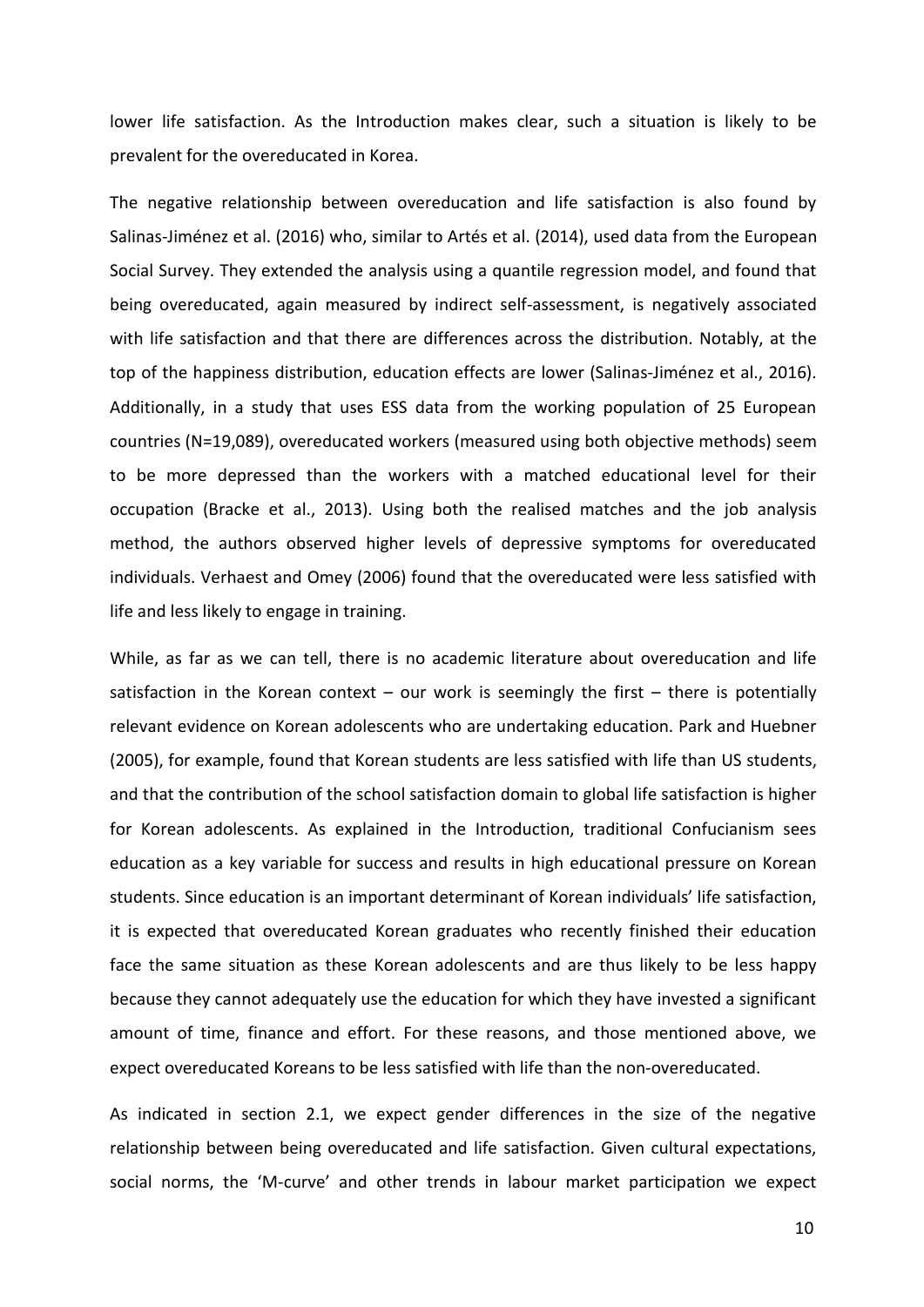overeducation to be more distressing to men. Confucian cultures such as the Korean one are known for male dominance which gives Korean men greater privileges and opportunities. As a result, Korean men report higher life satisfaction than women (Park and Huebner, 2005). However, because their privileges and opportunities are likely to be key contributors to their life satisfaction, working in a job that does not fulfil their high expectations and aspirations and does not allow them to make use of their educational level makes them likely to be even less happy than women. This can also be argued using the social comparison theory. Based on social comparison theory, as men usually dominate higher job positions in Korea, they are also likely to compare themselves to those working in higher job positions (Lee, 2017). The fact that the Korean labour market is dominated by men makes it even more difficult for them not to suffer under their mismatching job position. Given that Korea has a large gender pay gap, it is conceivable that income may ameliorate the subjective well-being penalty of being overeducated more for males than it does females. Our empirical analysis takes this into consideration.

#### **3. Data and Methods used**

The data for our investigation come from the Korean Labour and Income Panel Study (KLIPS). Commencing in 1998, KLIPS is an annual longitudinal study covering approximately 10,000 individuals in each wave.<sup>[6](#page-11-0)</sup> In nearly all waves individuals are asked about their education, employment situation, income, life satisfaction, and many socio-economic factors, meaning the dataset is fruitful for many quantitative investigations. For our investigation one major advantage is that the data enables measurement of overeducation in both a subjective and an objective way. As the literature review demonstrates, how overeducation is measured can affect the incidence of overeducation and subsequent associations with income and life satisfaction. For the subjective measure, we make use of a question where individuals are directly asked whether they think that, in comparison to the level of education that they have, the level of their current work is (very) low, well-matched, or (very) high on a fivepoint scale. In our analysis, everyone who reports their levelof work as low or very low perceives themselves as overeducated.

<span id="page-11-0"></span><sup>6</sup> Please see [https://www.kli.re.kr/klips\\_eng/index.do](https://www.kli.re.kr/klips_eng/index.do) for more information and access to the data.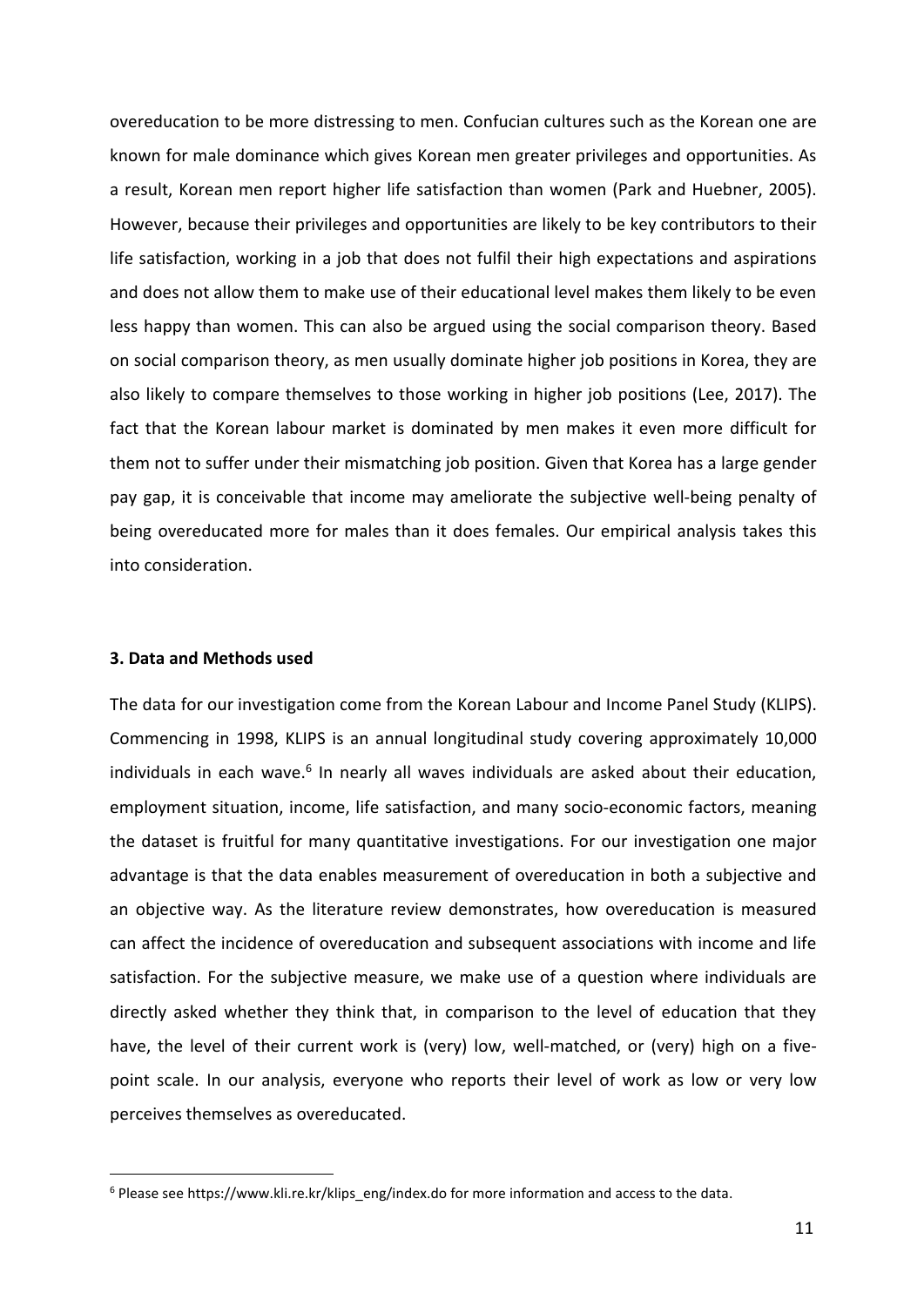Our objective overeducation measure relies on the 'realised matches' way of measuring education. We use information from KLIPS about an individual's highest qualification, and attach a years of ISCED schooling value to this using the method that UNESCO recommends.<sup>[7](#page-12-0)</sup> Following this, we calculate a mean and standard deviation of years of schooling for each combination of occupation and industry category. Individuals are then classed as overeducated if they have more than one standard deviation of education above the average for their employment group (i.e. their particular occupation-industry combination).<sup>[8](#page-12-1)</sup> This is one of the typical ways of calculating 'realised matches' overeducation, however given the increase in education generally over the life of our data, we also create an overeducation variable based on a particular occupation-industry-year combination. We show present descriptives and results from the more traditional measure below, though these are supported by this alternative calculation (available upon request). Life Satisfaction is measured on a five-point scale with respondents stating whether they are very satisfied (recoded as 5), satisfied (4), neither satisfied nor dissatisfied (3), dissatisfied (2) or very dissatisfied (1). Income is individual after-tax income deflated by the CPI, though if pre-tax income is considered, or household income, the results presented below are almost identical. Table 1 below presents descriptive statistics.

In the present analysis, we only consider individuals who are 35 years old or younger (however the results below are substantially the same without this restriction) for the following reasons: the rise in participation in the higher education sector in Korea is a recent phenomenon thus affecting younger people; the age restriction also makes the comparison group more realistic – for example, a 30 year old is unlikely to compare themselves to a 50 year old; and studies that consider the whole of working life and use the realised matches approach often conflate individuals changing their job with a change regarding whether they become overeducated or stop being overeducated.<sup>[9](#page-12-2)</sup> Regarding the latter point, after a certain age, individuals rarely increase their level of formal education and thus changes in the realised matches overeducation measure capture changes of industry and occupation

<span id="page-12-0"></span><sup>7</sup> Details are here: <http://uis.unesco.org/en/isced-mappings>

<span id="page-12-1"></span><sup>8</sup> Note well, with this measure, we exclude individuals who report no formal schooling who would otherwise be automatically classed as being overeducated. However, given our age restriction (discussed in the next paragraph) this is of negligible importance.

<span id="page-12-2"></span><sup>9</sup> The youngest worker in our sample is 15, though only 0.05% of our sample is under 18 years old.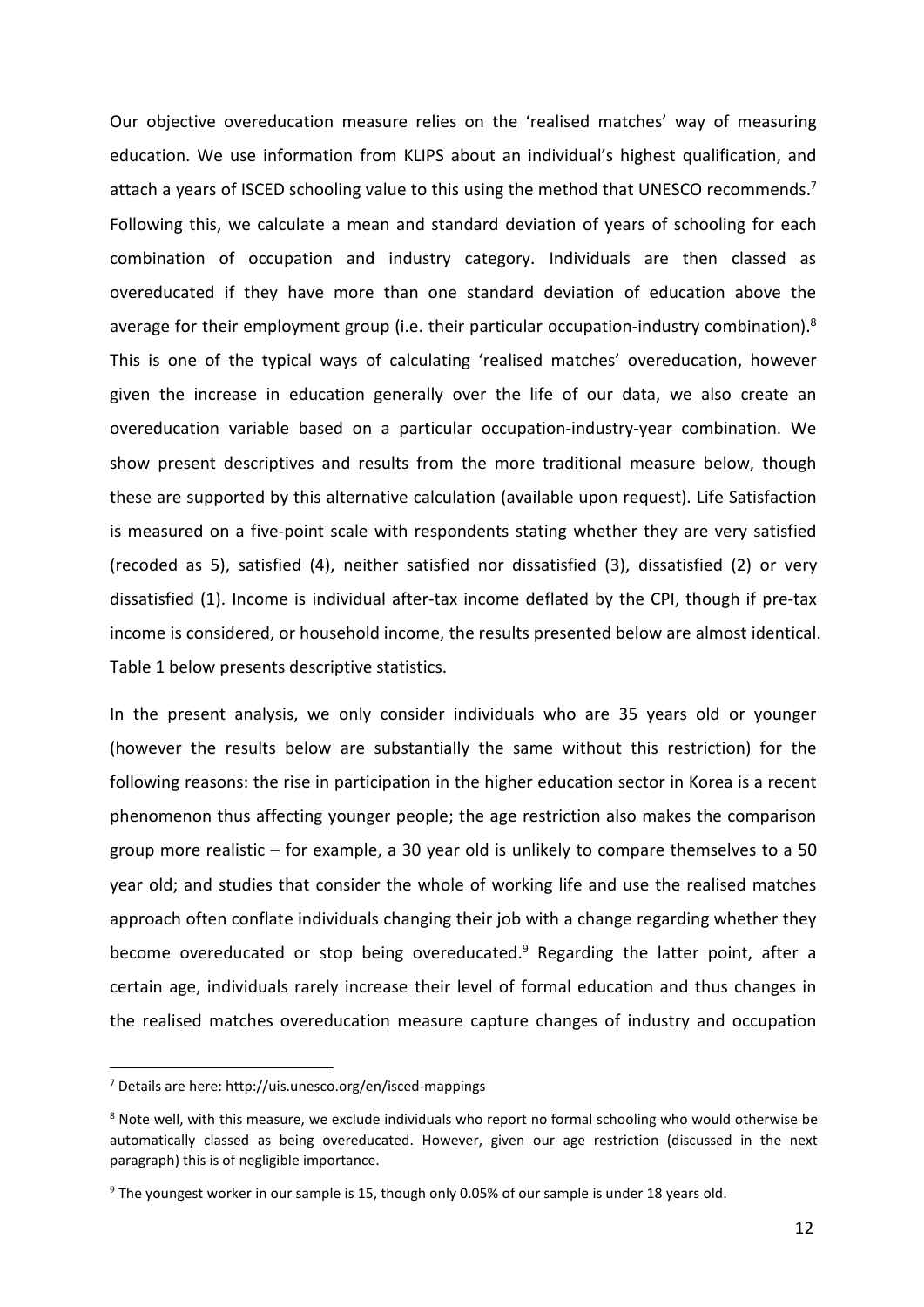category. This conflation issue is particularly a problem when studies rely on fixed effects estimation, with its focus on changes for each individual.<sup>[10](#page-13-0)</sup> This partly explains our methodological choice explained below.

*Table 1:* Descriptive statistics for the overeducated and non-overeducated. KLIPS data 2002- 2015.

|                                      |              | (1. Subjective measure) | (2. Objective measure) |                      |  |
|--------------------------------------|--------------|-------------------------|------------------------|----------------------|--|
|                                      | Overeducated | Non-<br>overeducated    | Overeducated           | Non-<br>overeducated |  |
| Life Satisfaction (1-5)              | 3.22         | 3.44                    | 3.52                   | 3.41                 |  |
| <b>Years of Schooling</b><br>(ISECD) | 13.83        | 13.92                   | 16.82                  | 13.57                |  |
| <b>Real Disposable</b><br>Income,    | 2036.19      | 2586.55                 | 2821.75                | 2447.43              |  |
| Female                               | 35.7%        | 42.0%                   | 28.8%                  | 43.2%                |  |
| <b>Male</b>                          | 64.3%        | 58.0%                   | 71.2%                  | 56.8%                |  |
| Age                                  | 28.5         | 29.5                    | 30.0                   | 29.4                 |  |
| <b>Single</b>                        | 62.8%        | 53.9%                   | 54.9%                  | 55.8%                |  |
| <b>Married</b>                       | 35.7%        | 45.0%                   | 44.6%                  | 42.9%                |  |
| Separated                            | 0.4%         | 0.2%                    | 0.08%                  | 0.2%                 |  |
| <b>Divorced</b>                      | 0.9%         | 0.8%                    | 0.4%                   | 0.1%                 |  |
| Widowed                              | 0.07%        | 0.04%                   | 0%                     | 0.04%                |  |

*Note: Life satisfaction is positively coded; real disposable income is annualand measured in units of 10,000 Won (which is about7.5 euros); years of schooling is the standard ISECD measure; the rest are binary variables.*

A comparison between those who consider themselves overeducated and those that do not (i.e. the first two columns) reveals that the subjectively overeducated are, on average, less satisfied with life. They also earn considerably less money, and are less likely to be married. Both groups have a very similar average amount of schooling. In contrast, the objectively overeducated are slightly more satisfied with life, on average, than the non-objectively overeducated (columns 3 and 4). This is in contrast to the discussion in section 2.3, however

<span id="page-13-0"></span><sup>&</sup>lt;sup>10</sup> Furthermore, as Chadi and Hetschko (2016) show, there is often a honeymoon effect with new jobs that can result in higher life satisfaction. Dependent upon whether a change in job categorises someone as moving from being overeducated to matched or vice versa, the honeymoon effect can bias the result.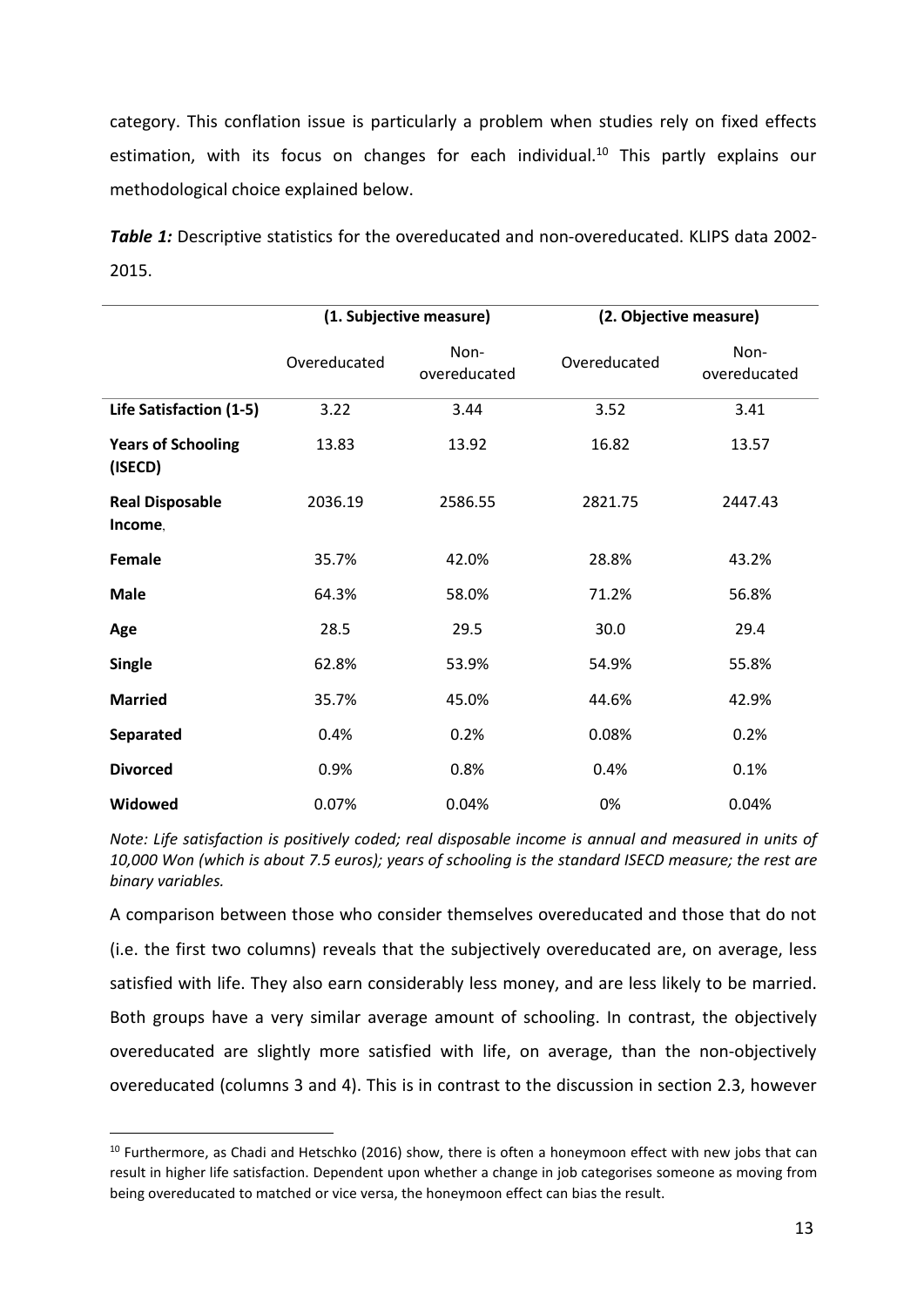the objectively overeducated also, on average, receive considerably more income: a potential reason for the finding of higher average life satisfaction. The overeducated  $$ expected given how it is measured – have, on average, more years of schooling. Gender, age, and marital status reveal no noteworthy differences between the two groups.<sup>[11](#page-14-0)</sup> Comparing the subjectively overeducated and objectively overrated reveals that the subjectively overeducated report less life satisfaction and receive less income; once again indicating that income will be an important control variable for the overeducation-life satisfaction relationship.

Table 2 provides averages for real after tax income by gender and all, and the differences in income for the genders and demonstrates descriptive evidence for some of the arguments made in sections 1 and 2. Furthermore, the averages in our sample reflect official statistics for the average incomes of females and males in Korea.

|                                  | (1. Females)          | (2. Males)            | (3. All)              |
|----------------------------------|-----------------------|-----------------------|-----------------------|
|                                  | Real after tax income | Real after tax income | Real after tax income |
| Subjectively<br>overeducated     | 1695.76 (1167.76)     | 2207.46 (1303.04)     | 2036.19 (1282.17)     |
| Subjectively not<br>overeducated | 2088.96 (1184.14)     | 2927.85 (1636.40)     | 2586.55 (1525.96)     |
| Objectively<br>overeducated      | 2240.78 (1366.33)     | 3049.88 (1788.09)     | 2821.75 (1718.72)     |
| Objectively not<br>overeducated  | 2016.08 (1169.20)     | 2756.40 (1576.19)     | 2447.43 (1466.71)     |

**Table 2:** Mean (and standard deviation) of annual real after tax income, 10,000 South Korean Won. KLIPS data 1998-2015.

Table 2 shows that, in all four categories, females receive substantially less real income after tax than males.<sup>[12](#page-14-1)</sup> Our discussion above suggests that, controlling for income (and other commonly control variables in life satisfaction estimations), the expected negative

<span id="page-14-0"></span><sup>&</sup>lt;sup>11</sup> The descriptive statistics indicate that there is also no difference between the overeducated and not overeducated for health status. However, health status is only available in many waves of the dataset as a subjective measure and is not included in our analysis. Some scholars claim that subjective health, in a subjective well-being context, falls into the category of a bad control (Angrist and Pischke, 2008). All results presented, however, are robust to the inclusion or exclusion of subjective health status.

<span id="page-14-1"></span> $^{12}$  Information about whether an individual works full or part-time only appears in a few of the later waves, so it is not included in our analysis. The vast majority of workers interviewed as part of this survey are full-time.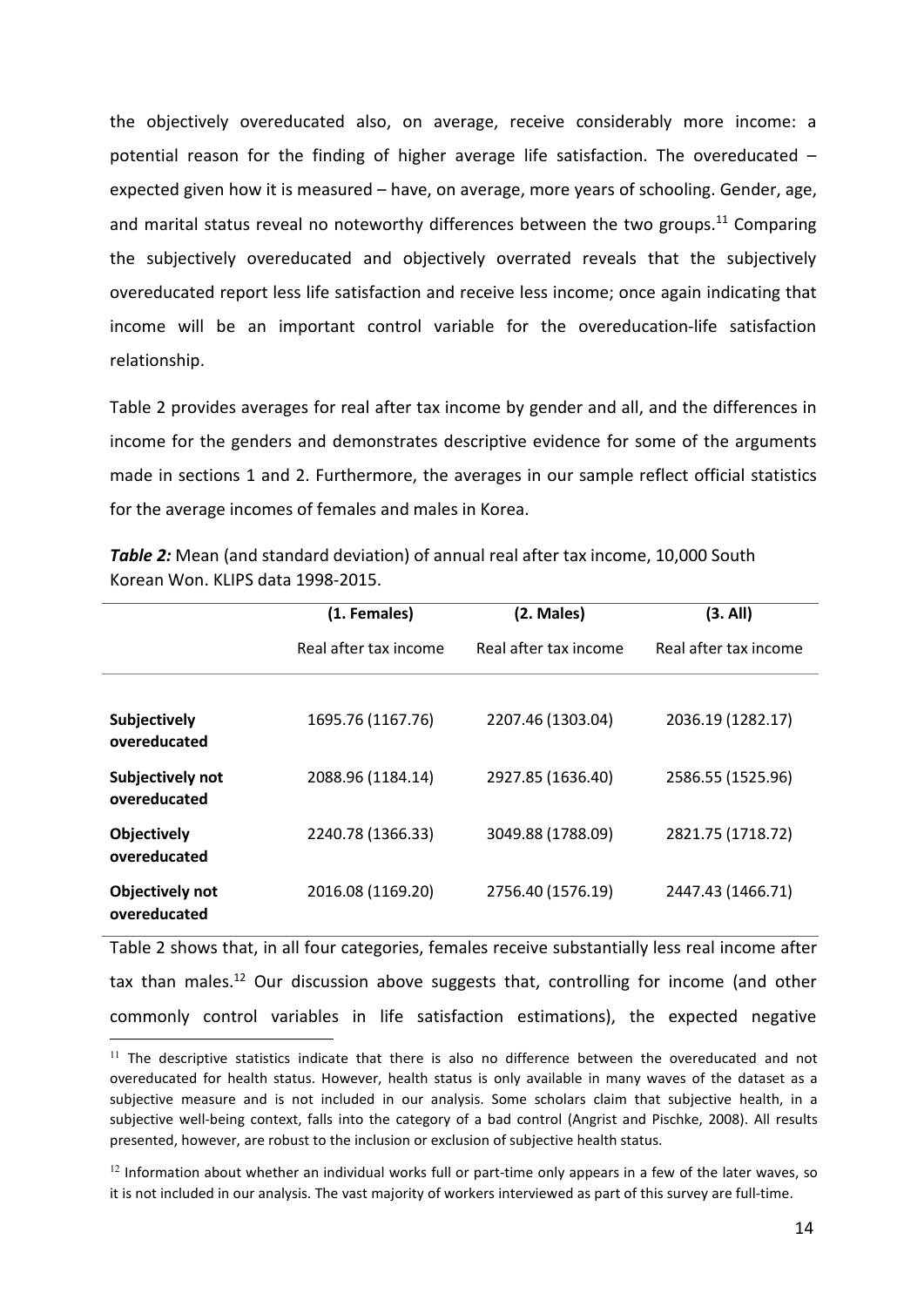association of being overeducated with life satisfaction will be lower for females. However, not controlling for income may change this picture given the much lower average wages females earn. Table 2 also shows that the average income for subjectively (objectively) overeducated people are lower (higher) than those who are not. Thus, it is conceivable that individuals deciding that they have too much education for their job might be responding to what they consider to be their low pay; certainly, as Table 1 shows, the subjectively overeducated and not subjectively overeducated have, on average, only a negligible difference with their actual years of schooling (despite the large pay differentials). Also noteworthy is the finding that the objectively overeducated have more income than the objectively not overeducated, as well as having more income on average than the subjectively overeducated. These substantial income differences highlight the importance to not just relying on subjective measures and to carefully consider the role of income in any investigation of overeducation.

Ideally, for our estimation technique we would exploit the longitudinal nature of the dataset. However, with one exception we are unable to. With the realised matches measure of overeducation, there is not enough 'within' a person change: individuals rarely move from not being overeducated to being overeducated or back. One solution to alack of within variation is to employ dynamic panel estimation techniques like System General Method of Moments (GMM). The obtained coefficients from this estimator fully support the results presented below, though the diagnostic testing of the models indicate that much caution is necessary if used for this investigation. $13$  As a consequence, for all of the estimates for objective overeducation we use ordered probit analysis taking account of the ordinal nature of the dependent variable, even if we cannot take into account individual unobserved heterogeneity (for reasons just given). We present the coefficients obtained by the estimations and the key marginal effects calculated post-estimation. For comparison purposes, we employ the same method for the subjective measure of overeducation too. Given that there is sufficient 'within' variation with the subjective measure, we first assess this via fixed effects analysis, and then proceed to the ordered probit estimations of both measures of overeducation. Due to the importance of income (see Table 2), we undertake –

<span id="page-15-0"></span><sup>&</sup>lt;sup>13</sup> The obtained coefficients reveal that realised matches overeducation is negative and significant (for the main model the coefficient is -0.138, with the z-statistic being -8.41), but the diagnostic testing of the models is not supportive of its use for this investigation.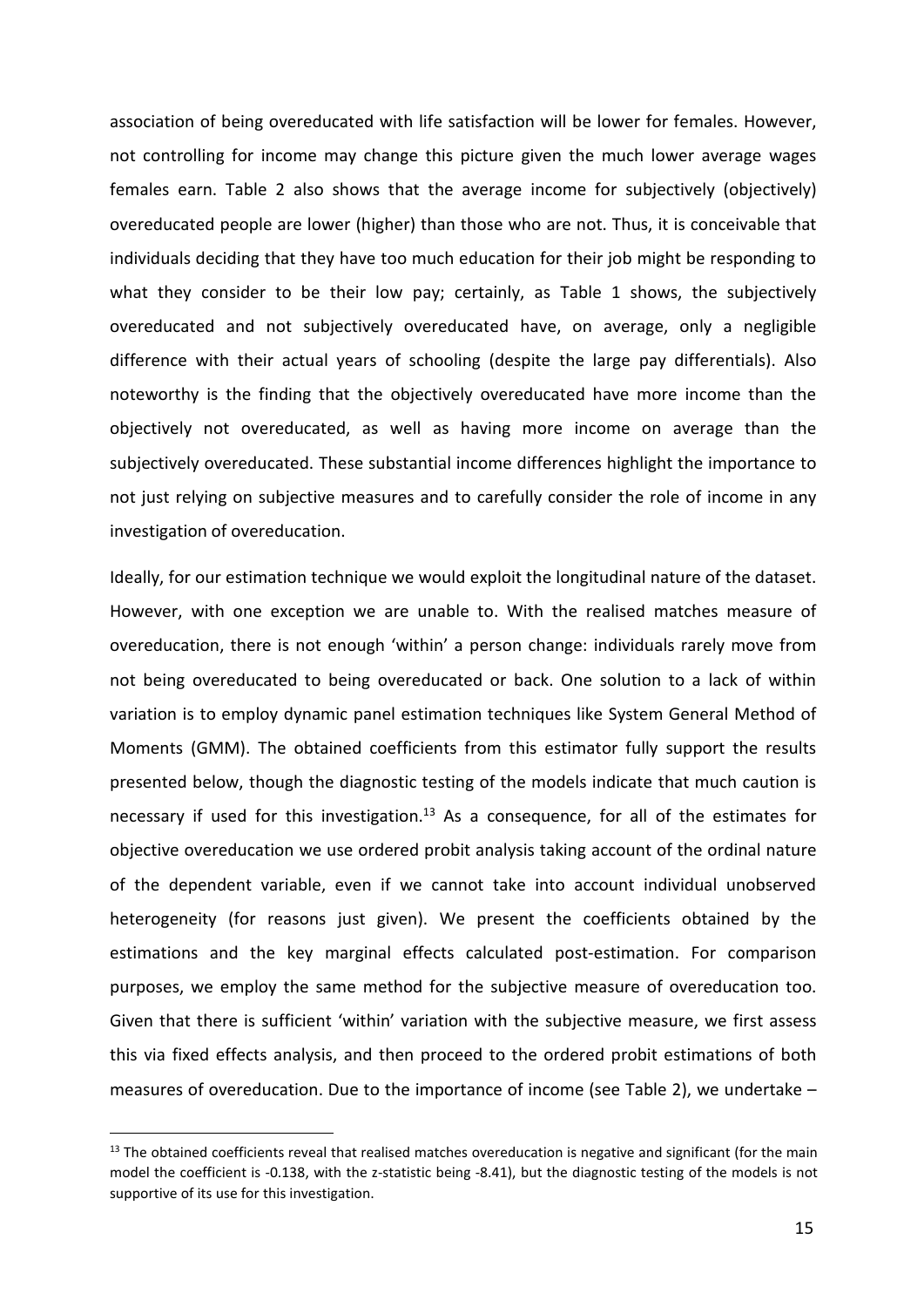for each measure of overeducation – two estimations: one that controls for income and one that does not. $14$ 

## **4. Results**

Table 3 presents the results from fixed effects estimation for the subjective measure of overeducation. There are two columns for each group: all, female and male. The first column for each group does not control for individual income, whereas the other column does. Importantly, our subjective overeducation variable captures changes of how an individual perceives their level of work compared to the education they have: As the first paragraph of section 3 states, individuals are subjectively overeducated if they rate the level of work comparison as low or very low.

|                        | (1. All)     | (2. All)              | (3. Females) | (4. Females)          | (5. Males)   | (6. Males)            |
|------------------------|--------------|-----------------------|--------------|-----------------------|--------------|-----------------------|
|                        | Life         | Life                  | Life         | Life                  | Life         | Life                  |
|                        | Satisfaction | Satisfaction          | Satisfaction | Satisfaction          | Satisfaction | Satisfaction          |
| Subjectively           | $-0.084***$  | $-0.070***$           | $-0.059***$  | $-0.021$              | $-0.097***$  | $-0.095***$           |
| overeducated           | (0.010)      | (0.011)               | (0.017)      | (0.019)               | (0.012)      | (0.014)               |
| <b>Years of</b>        | 0.011        | 0.005                 | 0.009        | 0.005                 | 0.011        | 0.007                 |
| <b>Schooling</b>       | (0.008)      | (0.009)               | (0.011)      | (0.013)               | (0.012)      | (0.013)               |
| Real pre-tax<br>Income |              | $0.004***$<br>(0.000) |              | $0.003***$<br>(0.000) |              | $0.004***$<br>(0.000) |
| Age                    | $0.080***$   | $0.078***$            | $0.080**$    | $0.074*$              | $0.074**$    | $0.070**$             |
|                        | (0.022)      | (0.025)               | (0.034)      | (0.038)               | (0.030)      | (0.034)               |
| Age squared            | $-0.001***$  | $-0.001***$           | $-0.002***$  | $-0.001***$           | $-0.001**$   | $-0.001**$            |
|                        | (0.000)      | (0.000)               | (0.000)      | (0.000)               | (0.000)      | (0.000)               |
| <b>Married</b>         | $0.160***$   | $0.175***$            | $0.184***$   | $0.190***$            | $0.144***$   | $0.164***$            |
|                        | (0.014)      | (0.016)               | (0.023)      | (0.025)               | (0.019)      | (0.021)               |
| <b>Separated</b>       | $-0.013$     | $-0.026$              | 0.196        | $0.233*$              | $-0.280*$    | $-0.373**$            |

| Table 3: Fixed effect coefficients from Korean Panel data. KLIPS data 2002-2016. |  |
|----------------------------------------------------------------------------------|--|
|----------------------------------------------------------------------------------|--|

<span id="page-16-0"></span><sup>&</sup>lt;sup>14</sup> We also undertake all of the objective overeducation estimations again, narrowing down the comparator group to members of the same sex (as well as occupation-industry combination), though, as Table 5 shows, this does not make much difference to the results obtained.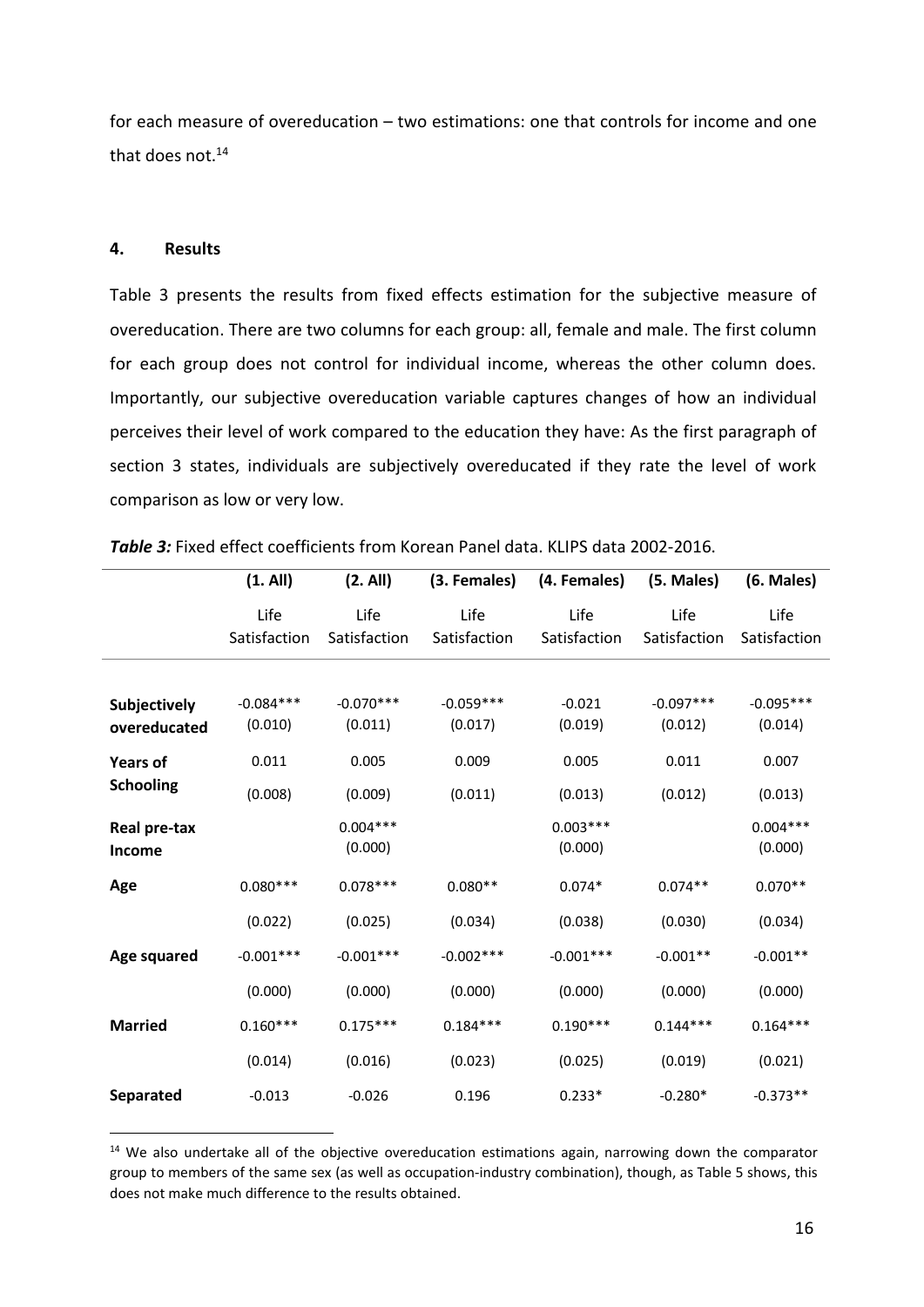|                     | (0.094)    | (0.101)    | (0.124)    | (0.133)    | (0.143)    | (0.153)    |
|---------------------|------------|------------|------------|------------|------------|------------|
| <b>Divorced</b>     | $-0.102*$  | $-0.109*$  | $-0.040$   | $-0.074$   | $-0.154*$  | $-0.133$   |
|                     | (0.053)    | (0.059)    | (0.071)    | (0.081)    | (0.079)    | (0.087)    |
| Widowed             | $-0.535$   | $-0.488$   | $-0.516$   | $-0.481$   |            |            |
|                     | (0.372)    | (0.367)    | (0.371)    | (0.366)    |            |            |
| Constant            | $1.615***$ | $1.823***$ | $1.395***$ | $1.879***$ | $2.541***$ | $2.147***$ |
|                     |            |            |            |            |            |            |
|                     | (0.401)    | (0.408)    | (0.327)    | (0.395)    | (0.427)    | (0.537)    |
| <b>Observations</b> | 28,433     | 23,480     | 11,588     | 9,233      | 16,845     | 14,247     |
| <b>Individuals</b>  | 6,848      | 5,920      | 3,010      | 2,518      | 3,838      | 3,402      |

*Note: Robust standard errors in parentheses, \*\*\* p<0.01, \*\* p<0.05, \* p<0.1. Income unit is 1,000,000 Won (about 750 euros). Reference category: single. Region and year controls included.*

For everyone together and males separately, subjective overeducation is associated with lower life satisfaction. However, for females the situation is less clear cut and supports the speculation based on the descriptive statistics in Table 2: the dissatisfaction that females report with the level of their job compared to their education level, may reflect their relatively low salary, at least in part. When real disposable income is not controlled for (column 3), subjectively overeducated females are less happy than females who do not report being overeducated for their jobs. However, this difference is no longer significant when income is controlled for (column 4).<sup>[15](#page-17-0)</sup> Thus, income does seem to play a role in the judgement of Korean females regarding the requirement of their job compared to their education level. For males, even though Table 2 shows us that the subjectively overeducated have substantially less income than the subjectively not-overeducated, income does not modify the overeducation-life satisfaction relationship. Therefore, for subjective overeducation in Korea we uncover a substantial gender difference.<sup>[16](#page-17-1)</sup> We now turn to the objective realised matches variable, which only has a low positive correlation with this subjective measure (approximately 0.1). This may be, partly, a result of occupational crowding, gender discrimination and resulting societal norms.

<span id="page-17-0"></span> $15$  Caution is necessary with this conclusion however, because when ordered probit estimation is used – see Table A1 in the Appendix – subjectively overeducated female Koreans are still less satisfied with life, when income is taken into account, than those who do not consider themselves overeducated.

<span id="page-17-1"></span><sup>&</sup>lt;sup>16</sup> The changes between the columns for the constant term may be indicative of the gender inequalities discussed in sections 1 and 2 and support the gender based findings and arguments of Park and Huebner (2005).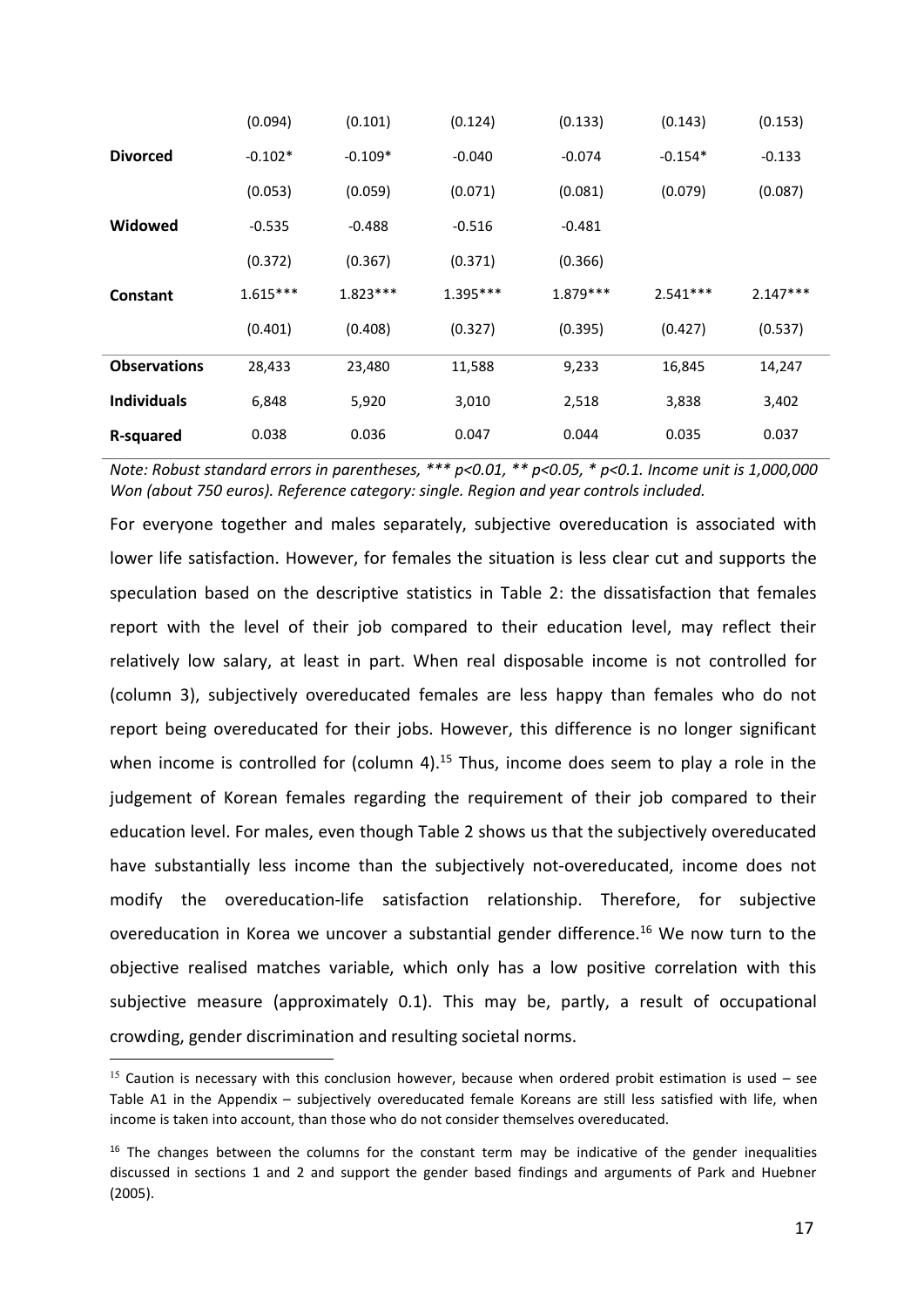Table 4 presents ordered probit analysis regarding life satisfaction and investigates objective overeducation. The columns follow the same pattern as in Table 3, and given the higher level of income of the objectively overeducated we are looking at two things: are the overeducated less satisfied with life than those not overeducated; and does the higher income compensate for any life satisfaction penalty due to being overeducated (if such a penalty is found).[17](#page-18-0)

**Table 4:** Life Satisfaction and Objective Overeducation. Ordered Probit Analysis Results. KLIPS data 2002-2016.

|                    | (1. All)     | (2. All)     |              | (3. Females) (4. Females) | (5. Males)   | $(6.$ Males $)$ |
|--------------------|--------------|--------------|--------------|---------------------------|--------------|-----------------|
|                    | Life         | Life         | Life         | Life                      | Life         | Life            |
|                    | Satisfaction | Satisfaction | Satisfaction | Satisfaction              | Satisfaction | Satisfaction    |
|                    |              |              |              |                           |              |                 |
| Objectively        | $-0.322***$  | $-0.306***$  | $-0.222***$  | $-0.180***$               | $-0.342***$  | $-0.307***$     |
| overeducated       | (0.025)      | (0.028)      | (0.045)      | (0.051)                   | (0.032)      | (0.036)         |
| <b>Years of</b>    | $0.157***$   | $0.136***$   | $0.141***$   | $0.114***$                | $0.164***$   | $0.124***$      |
| <b>Schooling</b>   | (0.004)      | (0.005)      | (0.007)      | (0.008)                   | (0.006)      | (0.007)         |
| <b>Real Income</b> |              | $0.014***$   |              | $0.018***$                |              | $0.015***$      |
|                    |              | (0.001)      |              | (0.001)                   |              | (0.001)         |
| Age                | $0.163***$   | $0.127***$   | $0.204***$   | $0.140***$                | $0.178***$   | $0.164***$      |
|                    | (0.023)      | (0.029)      | (0.035)      | (0.043)                   | (0.034)      | (0.043)         |
| Age squared        | $-0.003***$  | $-0.003***$  | $-0.004***$  | $-0.003***$               | $-0.003***$  | $-0.003***$     |
|                    | (0.000)      | (0.001)      | (0.001)      | (0.001)                   | (0.001)      | (0.001)         |
| <b>Married</b>     | $0.512***$   | $0.465***$   | $0.444***$   | $0.456***$                | $0.544***$   | $0.462***$      |
|                    | (0.018)      | (0.019)      | (0.029)      | (0.032)                   | (0.022)      | (0.025)         |
| <b>Separated</b>   | $-0.438***$  | $-0.418**$   | $-0.205$     | $-0.138$                  | $-0.900***$  | $-0.983***$     |
|                    | (0.159)      | (0.166)      | (0.205)      | (0.216)                   | (0.251)      | (0.263)         |
| <b>Divorced</b>    | $-0.267***$  | $-0.312***$  | $-0.265***$  | $-0.296***$               | $-0.379***$  | $-0.508***$     |
|                    | (0.073)      | (0.078)      | (0.096)      | (0.104)                   | (0.116)      | (0.121)         |
| Widowed            | $-0.804**$   | $-0.762*$    | $-0.698$     | $-0.644$                  | $-1.291$     | $-1.178$        |
|                    | (0.395)      | (0.420)      | (0.452)      | (0.492)                   | (0.795)      | (0.795)         |
|                    |              |              |              |                           |              |                 |

<span id="page-18-0"></span><sup>&</sup>lt;sup>17</sup> Additionally controlling for mother and father's education has almost no impact on the results presented here (and in the previous table).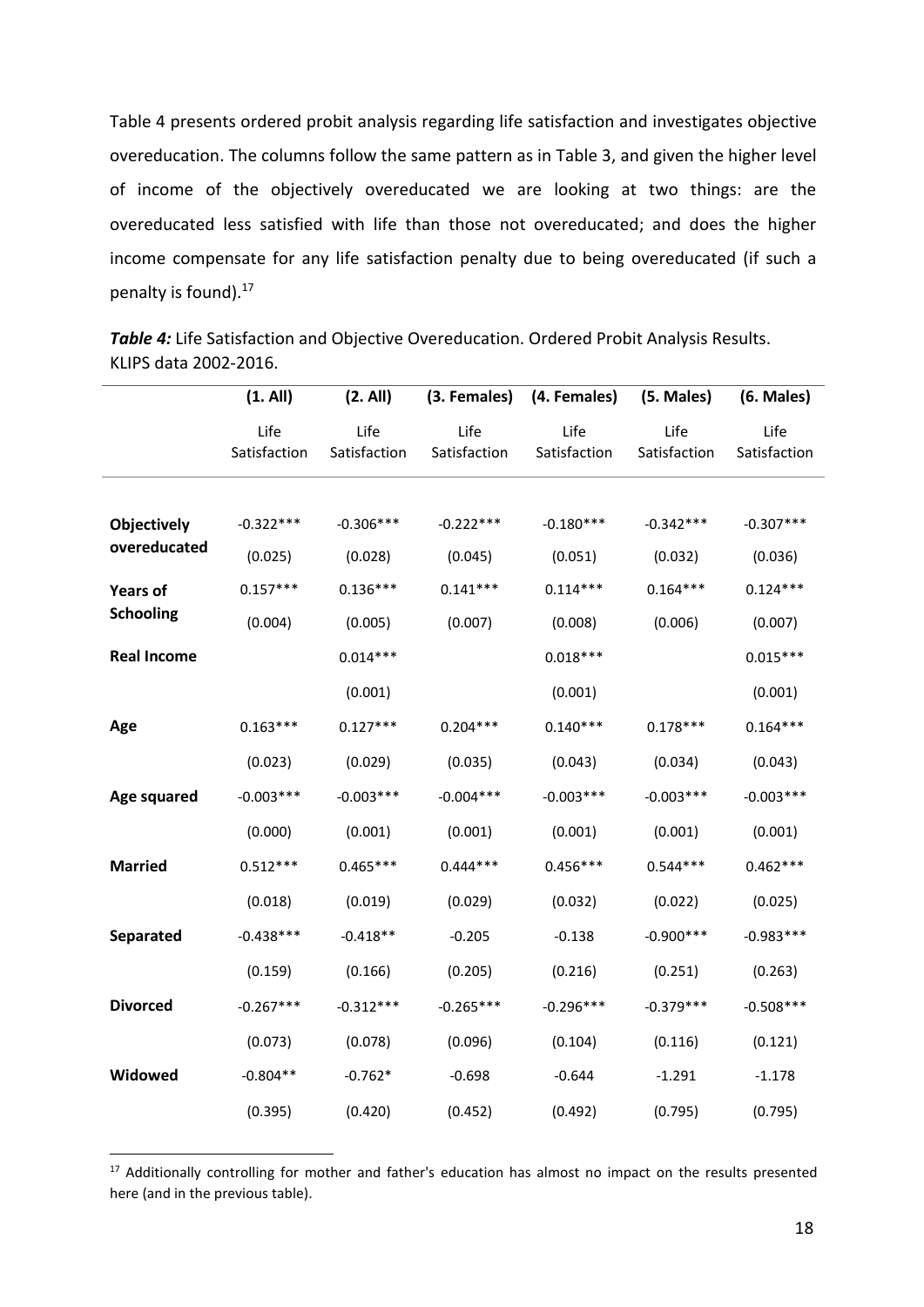| <b>Constant cut1</b> | $-0.035$   | $-0.736$   | 1.052      | $-0.429$   | $-0.147$   | $-0.272$   |  |
|----------------------|------------|------------|------------|------------|------------|------------|--|
|                      | (0.470)    | (0.573)    | (0.715)    | (0.934)    | (0.644)    | (0.785)    |  |
| <b>Constant cut2</b> | $1.284***$ | 0.613      | $2.341***$ | 1.006      | $1.203*$   | 1.058      |  |
|                      | (0.467)    | (0.569)    | (0.710)    | (0.925)    | (0.641)    | (0.781)    |  |
| <b>Constant cut3</b> | $3.365***$ | $2.720***$ | $4.377***$ | $3.077***$ | $3.330***$ | $3.211***$ |  |
|                      | (0.467)    | (0.569)    | (0.711)    | (0.925)    | (0.641)    | (0.782)    |  |
| <b>Constant cut4</b> | $5.973***$ | $5.427***$ | $7.012***$ | $5.816***$ | 5.932 ***  | 5.929 ***  |  |
|                      | (0.468)    | (0.570)    | (0.713)    | (0.927)    | (0.642)    | (0.783)    |  |
| <b>Observations</b>  | 27,814     | 23,106     | 11,405     | 9,173      | 16,409     | 13,933     |  |

*Note: Robust standard errors in parentheses, \*\*\* p<0.01, \*\* p<0.05, \* p<0.1. See Table 3 note.*

Ceteris paribus, Table 4 reveals that the more years of schooling a Korean individual has, the more satisfied with their life they are. However, controlling for this, if they are overeducated they are less satisfied than those who are 'matched' with respect to their education and job. With and without the income control, based on the size and confidence intervals of the coefficients obtained for objective overeducation, males, as expected, suffer a greater happiness penalty than females. Thus, the higher income of the objectively overeducated (see Table 2) does not seem to offer much compensation in terms of life satisfaction.<sup>[18](#page-19-0)</sup>

|                              | (1. All)             | (2. All)          | (3. Females)         | (4. Females)      | (5. Males)           | $(6.$ Males $)$   |
|------------------------------|----------------------|-------------------|----------------------|-------------------|----------------------|-------------------|
|                              | No income<br>control | Income<br>control | No income<br>control | Income<br>control | No income<br>control | Income<br>control |
| Subjectively<br>overeducated |                      |                   |                      |                   |                      |                   |
| Very Satisfied               | $-0.004***$          | $-0.003***$       | $-0.003***$          | $-0.002***$       | $-0.003***$          | $-0.003***$       |
| Satisfied                    | $-0.176***$          | $-0.154***$       | $-0.136***$          | $-0.093***$       | $-0.190***$          | $-0.171***$       |
| Neither                      | $0.162***$           | $0.144***$        | $0.125***$           | $0.088***$        | $0.175***$           | $0.159***$        |
| <b>Dissatisfied</b>          | $0.018***$           | $0.013***$        | $0.013***$           | $0.007***$        | $0.018***$           | $0.014***$        |
| <b>Very Dissatisfied</b>     | $0.000***$           | $0.000***$        | $0.000***$           | $0.000*$          | $0.000***$           | $0.000***$        |
|                              |                      |                   |                      |                   |                      |                   |

| Table 5: Marginal effects post ordered probit estimation. KLIPS data 2002-2016. |  |
|---------------------------------------------------------------------------------|--|
|---------------------------------------------------------------------------------|--|

<span id="page-19-0"></span> $18$  For comparison purposes, Table A1 in the Appendix shows the same table for the subjective measure of overeducation. Here, we simply note no substantial difference for the main variables of interest.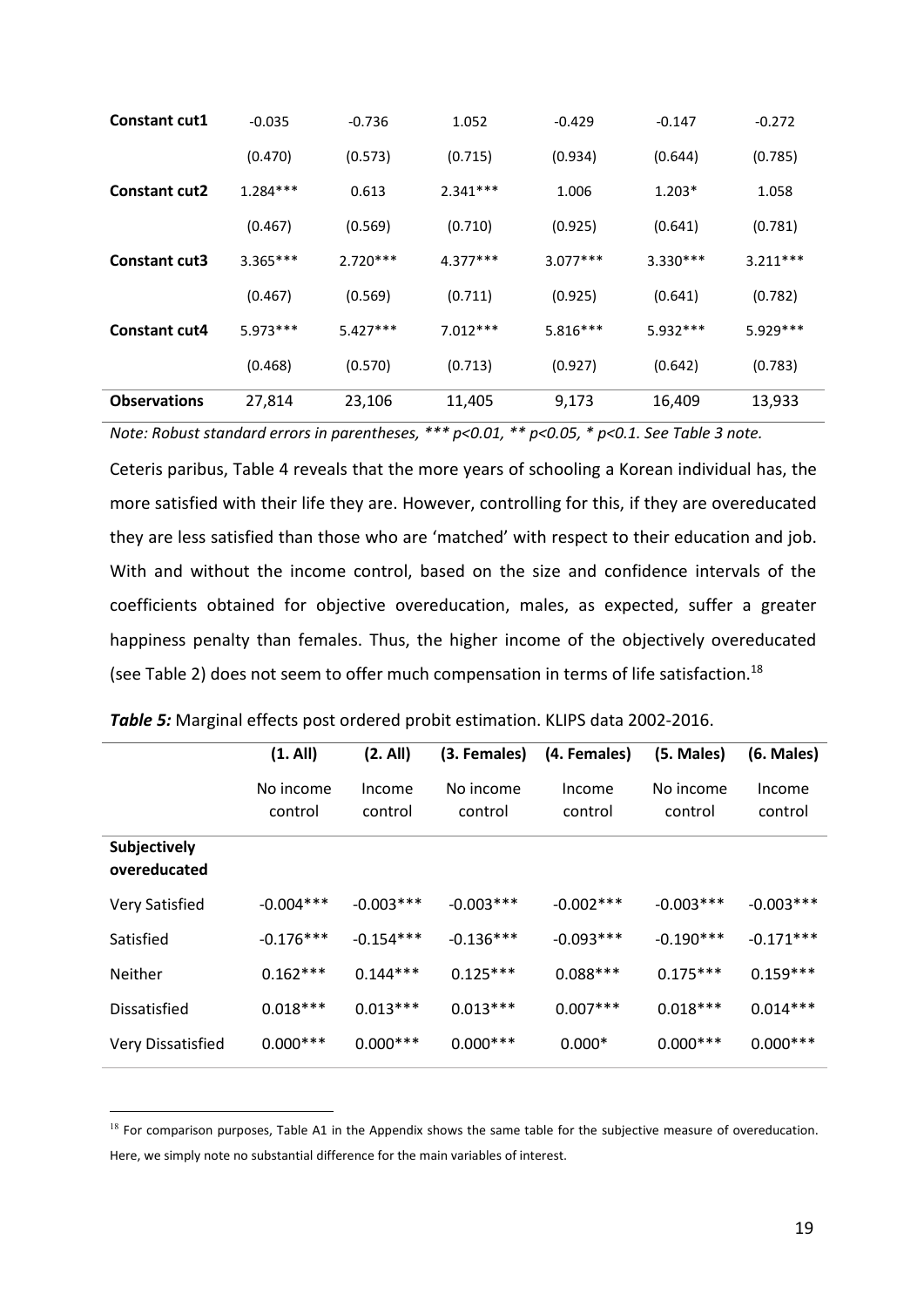| <b>Objectively</b><br>overeducated    |             |             |             |             |             |             |
|---------------------------------------|-------------|-------------|-------------|-------------|-------------|-------------|
| Very Satisfied                        | $-0.004***$ | $-0.003***$ | $-0.003***$ | $-0.002***$ | $-0.003***$ | $-0.003***$ |
| Satisfied                             | $-0.125***$ | $-0.119***$ | $-0.086***$ | $-0.070***$ | $-0.132***$ | $-0.120***$ |
| Neither                               | $0.111***$  | $0.108***$  | $0.077***$  | $0.064***$  | $0.117***$  | $0.109***$  |
| Dissatisfied                          | $0.017***$  | $0.013***$  | $0.011***$  | $0.007***$  | $0.017***$  | $0.013***$  |
| Very Dissatisfied                     | $0.001***$  | $0.000***$  | $0.000***$  | $0.000*$    | $0.000***$  | $0.000***$  |
| <b>Objectively</b><br>overeducated II |             |             |             |             |             |             |
| Very Satisfied                        |             |             | $-0.002***$ | $-0.002***$ | $-0.003***$ | $-0.002***$ |
| Satisfied                             | n/a         | n/a         | $-0.094***$ | $-0.085***$ | $-0.141***$ | $-0.124***$ |
| Neither                               |             |             | $0.084***$  | $0.080***$  | $0.129***$  | $0.116***$  |
| Dissatisfied                          |             |             | $0.012***$  | $0.006***$  | $0.015***$  | $0.011***$  |
| Very Dissatisfied                     |             |             | $0.000***$  | $0.000*$    | $0.000***$  | $0.000***$  |

*Note: \*\*\* p<0.01, \*\* p<0.05, \* p<0.1.*

Table 5 presents the marginal effects associated with overeducation. The main changes reflect individuals less likely to be satisfied with life and more likely to be neither satisfied nor dissatisfied with life. This is the case for both genders and whether income is controlled for or not. For individuals who are either very satisfied or very dissatisfied with life, there is negligible change with respect to being overeducated rather than not overeducated (and vice versa). This result supports the similar finding of the top end of the distribution that there is little movement at the extremes of the well-being distribution found by Salinas-Jiménez et al. (2016).

The marginal effects of Table 5 also highlight that Korean males are more affected by overeducation than females. This is in line with the arguments advanced in section 2: males, in a male dominated society with more opportunities and better pay than females, suffer more when their investments in education are not sufficiently rewarded in a (favourable) labour market; females are also affected, though the percentage changes are lower. For both genders, controlling for income moderates the overall findings: given the considerably lower average incomes earned by females, controlling for income has a bigger impact on the marginal effects for being overeducated than it does for males. A claim made based on a comparison of the changes between the third and fourth column (i.e. females) and fifth and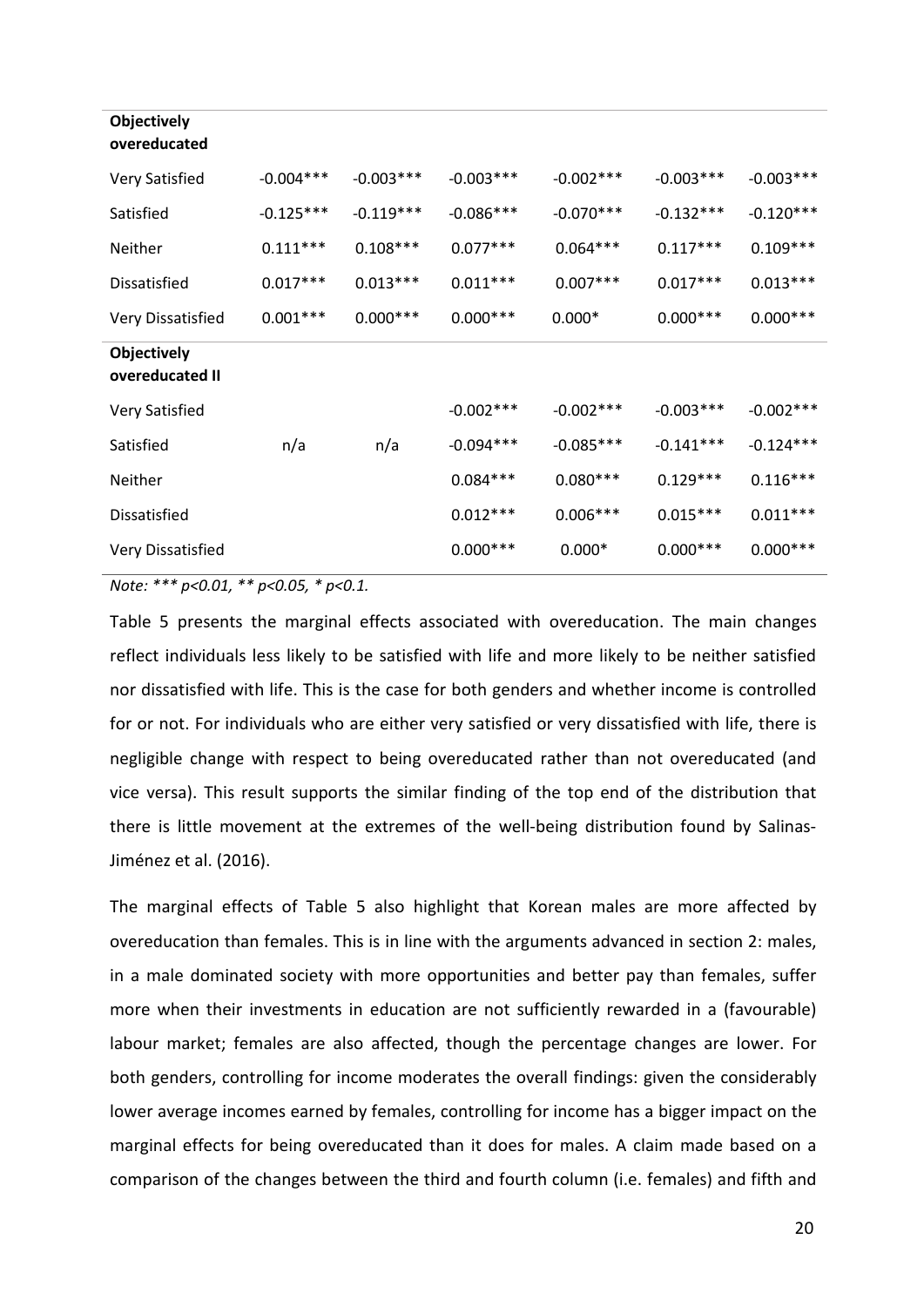sixth column (males). The last panel changes the objective overeducation industryoccupation comparator group to only include members of the same sex: for males this makes negligible difference whereas for females there is a minor increase in the marginal effects obtained post-estimation. The next section discusses these results in the context of the literature review and Korean context.

In line with the notion that the negative association with overeducation might fade over time as more peers are also overeducated, we investigated overeducation at two different points in time (similar to Piper, 2015, p. 10-12, which found this with British panel data). The two points in time are 2002-2006, the first five years of available data, and 2012-2016, the last five years of available data, at the time of writing. In most cases, the results are in line with those of Table 5. In the early period the results are similar, as they are in the later period for both genders together and males. An exception is found in the later period for females, and the marginal effects (for both periods) are presented in Table 6.

|                             | $(1.2002 - 2006)$ | $(2.2002 - 2006)$ | $(3.2012 - 2016)$ | $(4.2012 - 2016)$ |  |
|-----------------------------|-------------------|-------------------|-------------------|-------------------|--|
|                             | No income control | Income control    | No income control | Income control    |  |
| Objectively<br>overeducated |                   |                   |                   |                   |  |
| Very Satisfied              | $-0.004***$       | $-0.003**$        | $-0.001**$        | $-0.000$          |  |
| Satisfied                   | $-0.118***$       | $-0.097***$       | $-0.0731**$       | $-0.049$          |  |
| Neither                     | $0.093***$        | $0.082***$        | $0.071**$         | 0.048             |  |
| <b>Dissatisfied</b>         | $0.028***$        | $0.019***$        | $0.003**$         | 0.002             |  |
| Very Dissatisfied           | $0.001***$        | 0.000             | 0.000             | 0.000             |  |

**Table 6:** Overeducation and life satisfaction (females only), 2002-2006; 2012-2016. KLIPS data 1998-2016.

*Note: \*\*\* p<0.01, \*\* p<0.05, \* p<0.1.*

The key difference here is that in the more recent period, when income is controlled for, there is no statistically significant difference between overeducated and not overeducated females in terms of life satisfaction.<sup>[19](#page-21-0)</sup> This possibly reflects both the comparison effect and the lower expectations of success in the labour market given gender inequality and social norm expectations about motherhood. Females engage in higher education even though

<span id="page-21-0"></span> $19$  The p-values for these particular marginal effects are approximately 0.16.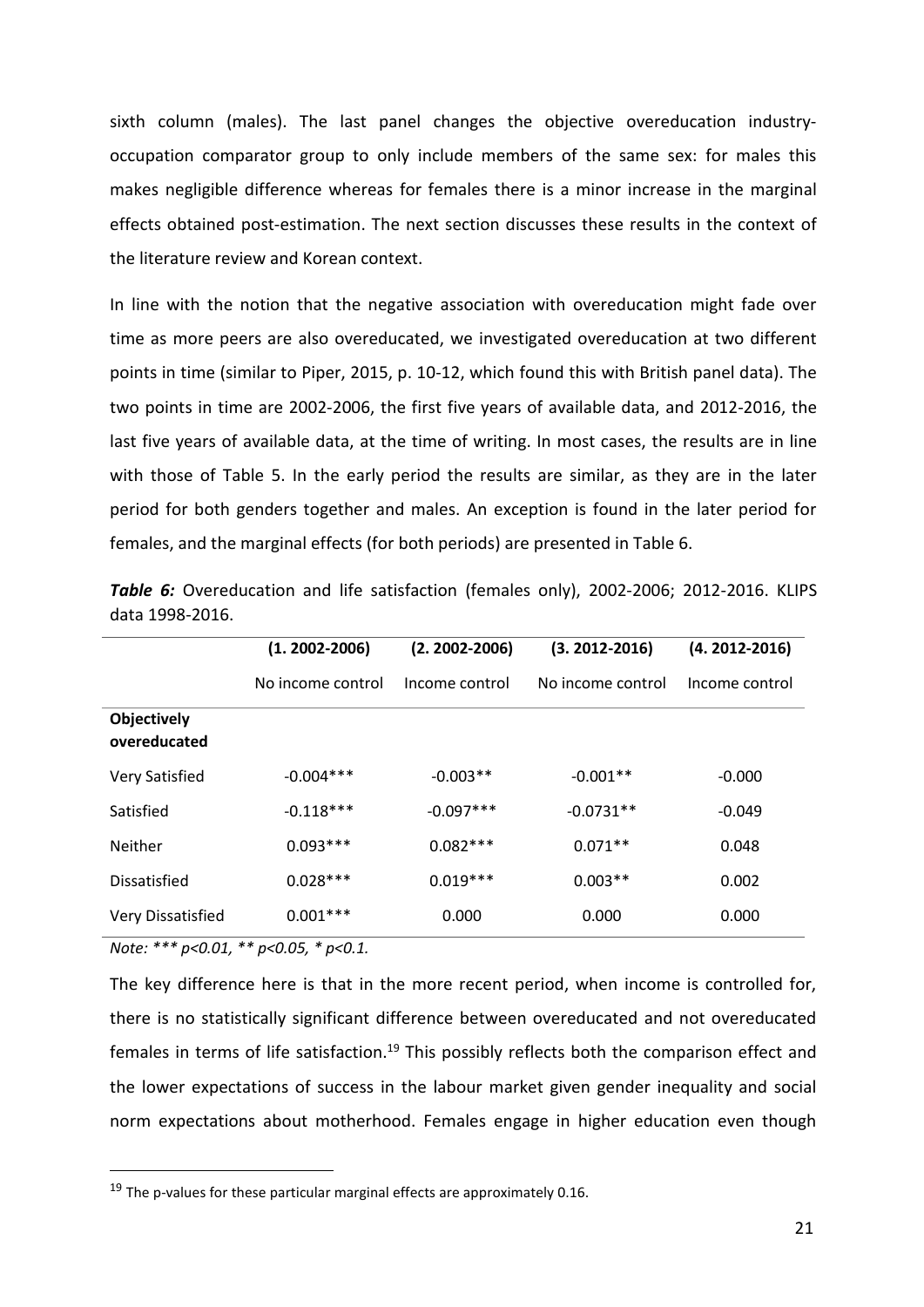they do not necessarily expect this to be rewarded in the labour market, and in the later period they are lessalone in such a situation given the increases in participation and completion of tertiary education courses (see Figure 1), which could be an important explanation for the found lack of statistical significance (last column of Table 6).

## **5. Discussion: gender inequality in Korea; limitations**

*"The world had changed a great deal, but the little rules, contracts and customs had not, which meant the world hadn't actually changed at all. [...] Do laws and institutions change values, or do values drive laws and institutions?"*

*Kim Jiyoung, Born 1982***,** Nam-Joo, 2020, pp. 119-120

The issue of gender inequality in the labour market is particularly highlighted by the fact that 90% of top jobs are held by Korean men (World Economic Forum, 2019), and that Korea has the largest gender pay gap among OECD member states (OECD, 2017). As already mentioned, the country ranks very low in the Global Gender Gap Index (World Economic Forum, 2019). Moreover, Korea has also ranked the last among all surveyed countries in The Economist's Glass-Ceiling-Index for many years (The Economist, 2020). It follows that while women in Korea do tend to attain a similar or even higher level of education than their male counterparts, their chances and opportunities in the labour market are relatively limited.<sup>[20](#page-22-0)</sup> This gender inequality was also prevalent in our study which, through the prism of overeducation, indicated that the levels of gender inequality in Korea is a substantial problem. Females are more successful than males, in terms of tertiary education, and find it harder to find appropriate jobs in the country. However, the mismatch of education and employment does not make them as unhappy as it does males. This is suggestive of both lower individual expectations, tradition, and societal norms.<sup>[21](#page-22-1)</sup>

The consequences from the discrimination of women in their everyday life and the labour market as well as the underuse of their human resources are several, not only for individual

<span id="page-22-0"></span><sup>&</sup>lt;sup>20</sup> Kim Jiyoung, Born 1982: "Women don't stay [in the company] because you make it impossible for us to stay" (Nam-Joo, 2020, p. 85).

<span id="page-22-1"></span> $21$  As already stated above, according to the 'M curve', Korean women usually leave the labour market to care for their children (J. Kim et al., 2016), which is a reason why many employers decline to employ women despite their high educational levels. Since the women are used to this discrimination they do not suffer that much as their male counterparts. Another reason is the discrimination of women in society.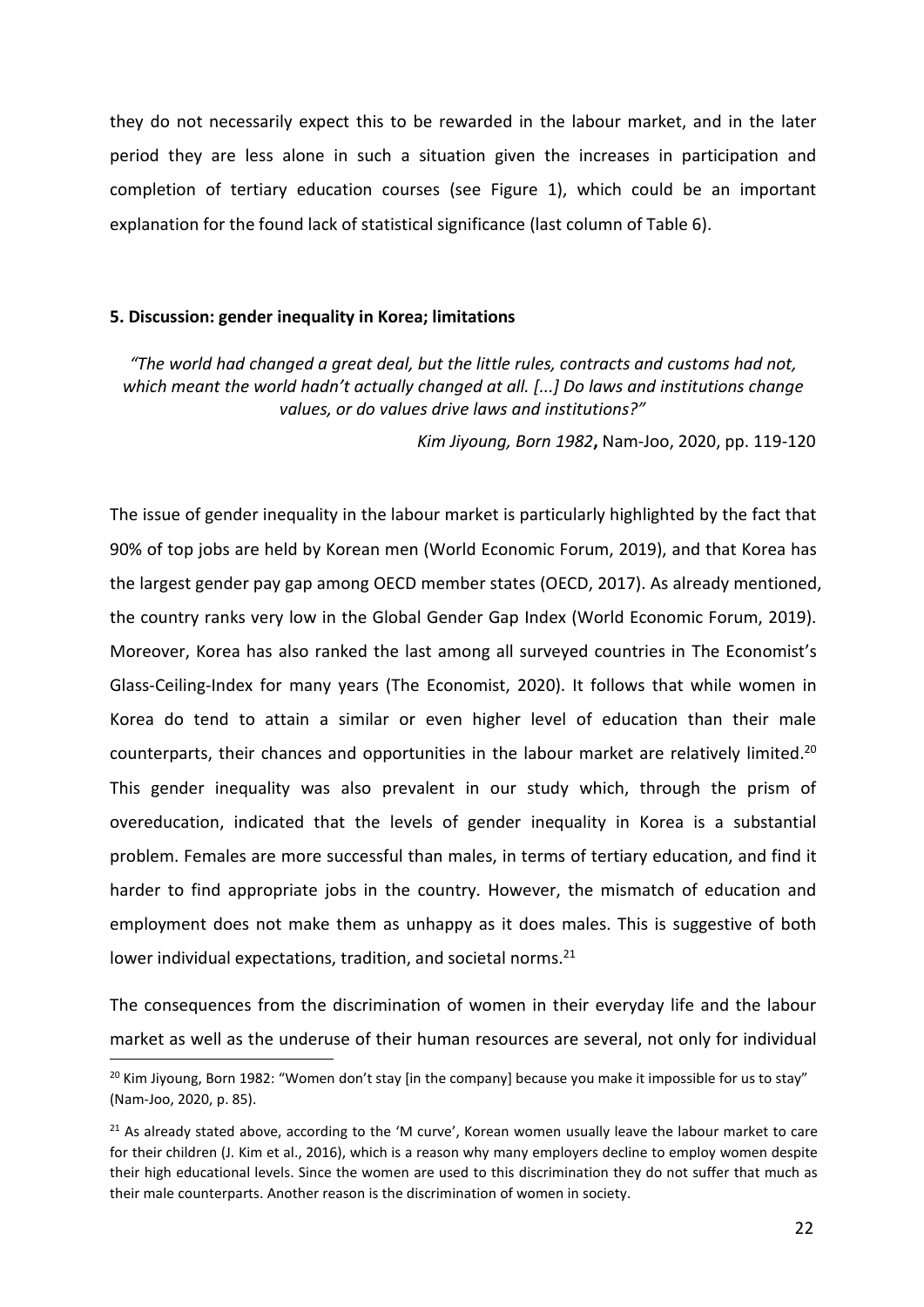workers but also for the Korean economy in general. A higher percentage of females attain university degrees than males, but find it more difficult to find employment that rewards their investment in their human capital.<sup>[22](#page-23-0)</sup> That females are less negatively affected by overeducation than males, we argue, reflects two main phenomena: lower expectations, and social norms. In a society where gender inequality is prevalent (in terms of pay, promotion and job prospects), females do not try and do not expect to get good jobs.

This reduced life satisfaction is a problem for the individuals themselves, as well as the companies they work for and Korea in general. The discrimination of highly educated women in the labour market like for example the preference of employers towards male workers who do not leave for maternity even increases the issue of overeducation in Korea. Many well-educated Korean women struggle with finding an appropriate job after graduation, and if they find one, they feel the discrimination through unequal payment, lower career opportunities or sexual harassment at work.[23](#page-23-1)

Korean society appears to have many gender inequalities.<sup>[24](#page-23-2)</sup> Our analysis suggests that future research should consider the large gender gaps in Korea and its implications for individual well-being, institutional success and economic growth among other issues of potential relevance. Apart from discrimination of women in the labour market, a further aspect that intensifies the issue of overeducation and its association with gender inequality in Korea is found in Confucianism – an aspect that leads to high educational pressure and a mismanagement of supply and demand for highly educated labour in Korea. It has also often been argued that men's superiority to women as well as the suppression of women in society are deeply rooted in these cultural patterns (for example, Koh, 2008).

Already visible changes in the thinking of the Korean youth and especially women have gained alot of attention worldwide. Korean women use social networks or protest on the streets in order to fight against the mistreatment of women in the country. For example, they fight against sexual harassment and violence against women, and demand to reduce the educational pressure put on them. Today, Korean women still take a suppressed role in

<span id="page-23-0"></span><sup>&</sup>lt;sup>22</sup> Kim Jiyoung, Born 1982: "Jiyoung continued to apply for work, lowering her standards in small increments [...]" (Nam-Joo, 2020, p. 91).

<span id="page-23-1"></span><sup>&</sup>lt;sup>23</sup> Kim Jiyoung, Born 1982: "He found it more cost-efficient to invest in employees [men] who would last in this work environment than to make the environment more accommodating" (Nam-Joo, 2020, p. 111).

<span id="page-23-2"></span> $24$  The gender gap, in general, has already been a focus of recent work (Minkus, 2019; Piper, 2019).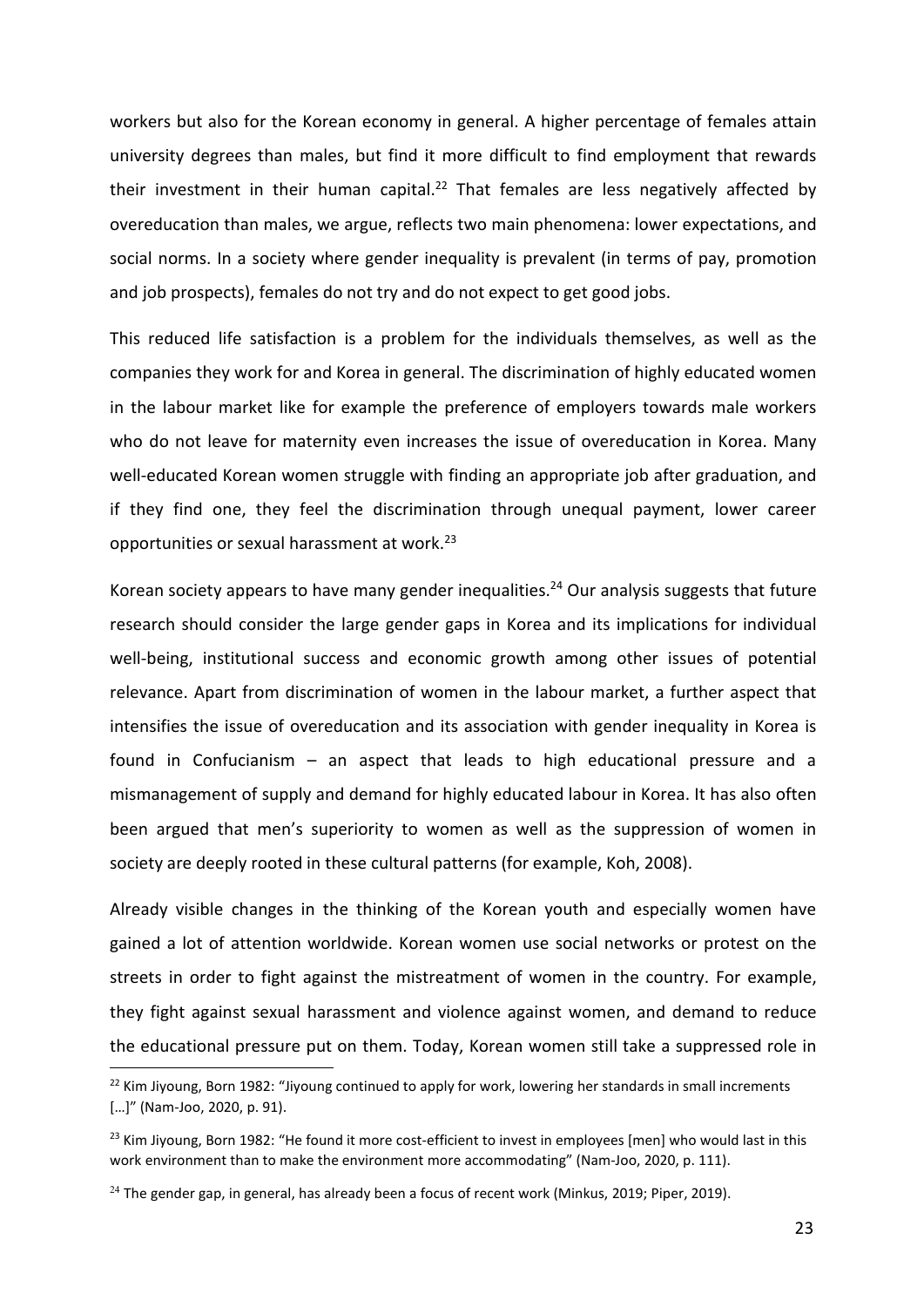society, often in the obligation to obey men, be it the father or later the husband or son. Another observation is the decreasing fertility rate in Korea. In 2018, on average, every Korean woman had one child compared to more than six in 1960 (World Bank, 2020c). Among the reasons are that modern Korean women want to have an independent life and follow their career. The so-called 'Sampo Generation' rejects dating, marriage and childbirth (Hwang, 2011) to protest against a life as a suppressed (house)wife, discriminated on the labour market for their role as a women and mother. In the future, when the fertility rate does not grow, the ageing Korean society may also affect the economy negatively (Quick and d'Efilippo, 2019)

The Korean government already set up some government policies to improve the current (labour market) situation. The so-called 'Basic Plan for Gender Equality Policies', presented on the website of the Ministry of Gender Equality and Family of the Republic of Korea, is a plan renewed every five years in order to reduce gender inequality. Within this plan, 22 implementation strategies are presented to promote awareness on the topic of inequality, strengthen women's role in the labour market, improve the work-life balance and eradicate violence against women (Ministry of Gender Equality and Family, 2020).<sup>[25](#page-24-0)</sup>

As emphasised by the OECD (2017), quotas should be introduced to help promote women in management and political positions and use their qualifications while receiving a fair remuneration. By strengthening their role in the labour market, the usage of women's high qualifications could lead to a decrease of overeducated female workers in Korea. In addition to that, as a further effect, overeducated men would compare themselves less to men in higher job positions as these are then not only held by men, which, in turn, could attenuate the negative effect on their life satisfaction. Thus, one potential consequence of a more gender equal society and labour market could be that less individuals would suffer from overeducation and its negative effects. Whether overeducation is less present in amore gender equal, developed society and what its effects are could be a subject for future research.

<span id="page-24-0"></span> $25$  Kim Jiyoung, Born 1982: "In 1999, the year Kim Eunyoung turned twenty, new legislation against gender discrimination was introduced, and in 2001, the year Kim Jiyoung turned twenty, the Ministry of Gender Equality was formed. But in certain pivotal moments in women's lives, the 'woman' stigma reared its head to obscure their vision, stay their hands and hold them back. The mixed signals were confusing and disconcerting" (Nam-Joo, 2020, p. 60).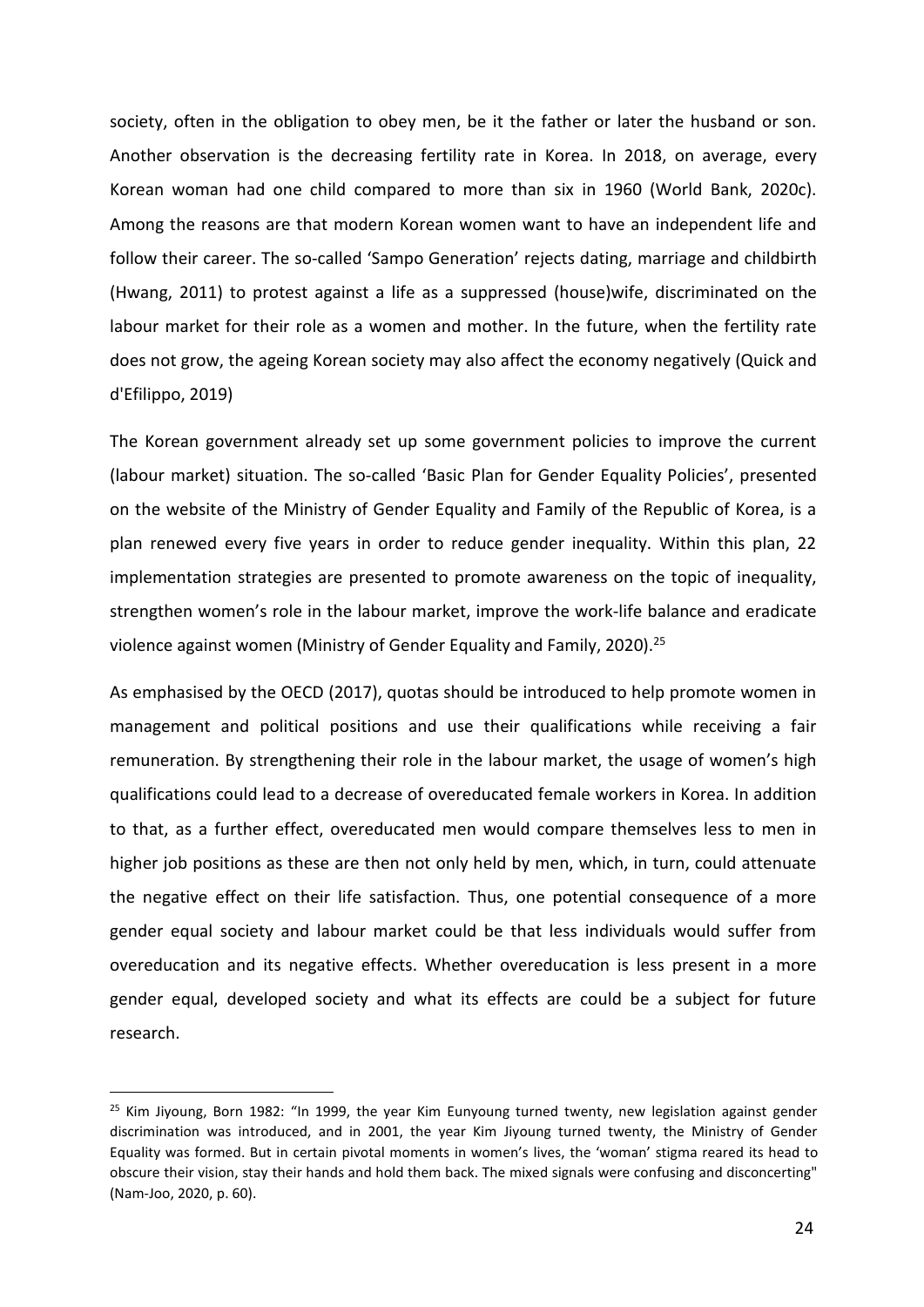There are some limitations to this work as some issues could not be addressed with the KLIPS dataset. For instance, it is difficult to know if individuals who perceive themselves to be overeducated see it as their own fault or the fault of the Korean society. These two possibilities may have a differing relationship with well-being. Also, we do not know if individuals choose to be overeducated on purpose, perhaps as insurance in the labour market, or because they were previously studying their passion rather than anything that they expected to help them secure a good job. Again, these may have different consequences for the well-being of the overeducated. In general, the overeducated are likely to be heterogeneous and we rely on average effects for our results. We might learn who the overeducated compare themselves with and explore the well-being associations for different comparison groups. A qualitative study where the overeducated are interviewed may supplement this research and find nuance that we might miss. Given the dataset, we were unable to address the possibility that individuals with amigration background may find it harder to secure work which suits their education, perhaps due to labour market discrimination or unrecognised qualifications (Wen and Maani, 2018; Bijedić and Piper, 2019). The overeducated may be pushed into self-employment, or may even leave Korea to take up more fitting employment abroad.<sup>[26](#page-25-0)</sup> Information about children is seemingly complex in the KLIPS dataset, though none of the results are any different with the additional inclusion of a control for children in the household. Motherhood thus remains an interesting issue for future research to address.

## **6. Conclusion**

Overeducated Koreans are less satisfied with life than those not overeducated. Furthermore, this lower life satisfaction is stronger for males than females. Such a result is consistent with males having higher expectations from the labour market than females. Despite females being better educated, in general, they suffer from labour market (and other) discrimination as recorded by organisations including the OECD, the World Economic Forum's Gender Gap Index, and The Economist (see references elsewhere). This finding is quite robust, being consistent with (objective) overeducation being calculated in different ways considering

<span id="page-25-0"></span> $26$  As mentioned in the Introduction, thousands of Koreans take part in the 'K-Move' program which helps the young graduates to find a job abroad (Kim, 2018).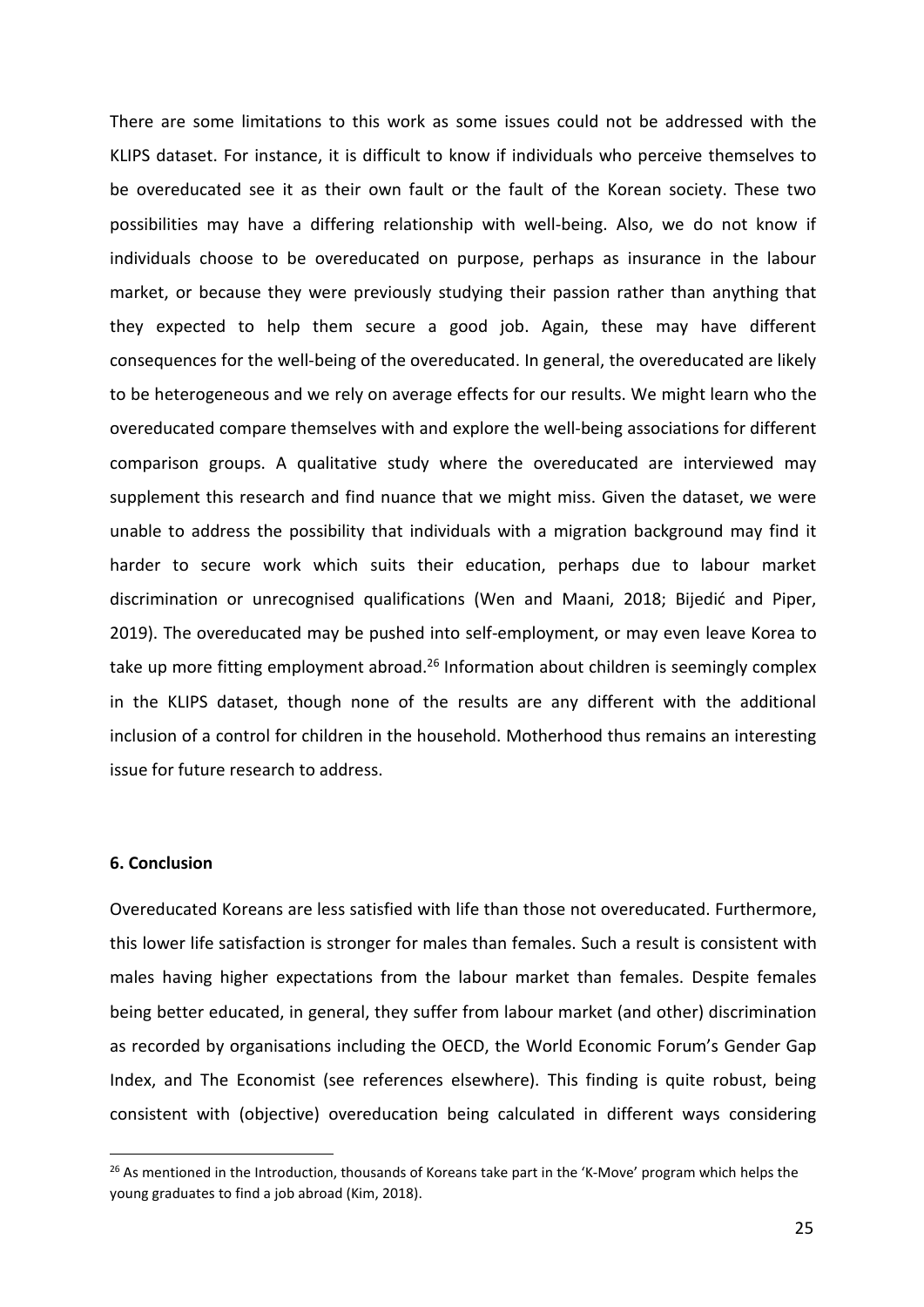combinations of occupation, industry, year and gender, and held whether the sample was restricted to younger individuals or no age restrictions. How income was treated (individual pre-tax, individual post-tax, household), nor the inclusion or exclusion of subjective health status or whether they live in a household with children also did not affect the key findings.

Like other investigators, we find a substantial size difference between these different ways of measuring overeducation. Those who feel themselves to be subjectively overeducated have a larger negative association with life satisfaction than those who are classified as objectively overeducated (in comparison to the respective not overeducated categories). In our study, the role of income provides a further example of the danger in relying on just one method of measuring overeducation. For females, their much lower average income appears to explain somewhat the (subjective) self-reporting that the demands of their job are too low for the education they have. For males, income makes only a negligible difference. In contrast, those overeducated according to the various (objective) realised matches measures are paid considerably more than the not objectively overeducated (see Table 2), and are only slightly compensated by this larger salary regardless of gender. In general, and in line with the discussion of sections 1 and 2, we find that males have, ceteris paribus and on average, a larger negative association with being overeducated than females, a result concomitant with lower expectations induced by discrimination, despite the higher average level of education. The differences between objective overeducation and subjective overeducation also support a conclusion based upon expectations. Social norms may also reinforce this inequality.

Through this study, it becomes clear that the issue of overeducation in Korea is a very serious one that cannot be solved without addressing the presence of significant gender inequalities in the country. A more level playing field between males and females may attenuate the reduction in life satisfaction felt by males (due to less expectations of a good job and being the breadwinner) and help the Korean economy and society by better utilising the human capital of the well-educated female population. Both, society in general and the government must change their mindset and enforce stronger to help and encourage Korean women better integrate into society and the labour market. If not, Korean graduates (especially women) will continue to invest high amounts of time and money in education that cannot be used, or leave the country in order to find a good job which will have demographic as well as economic consequences for Korea.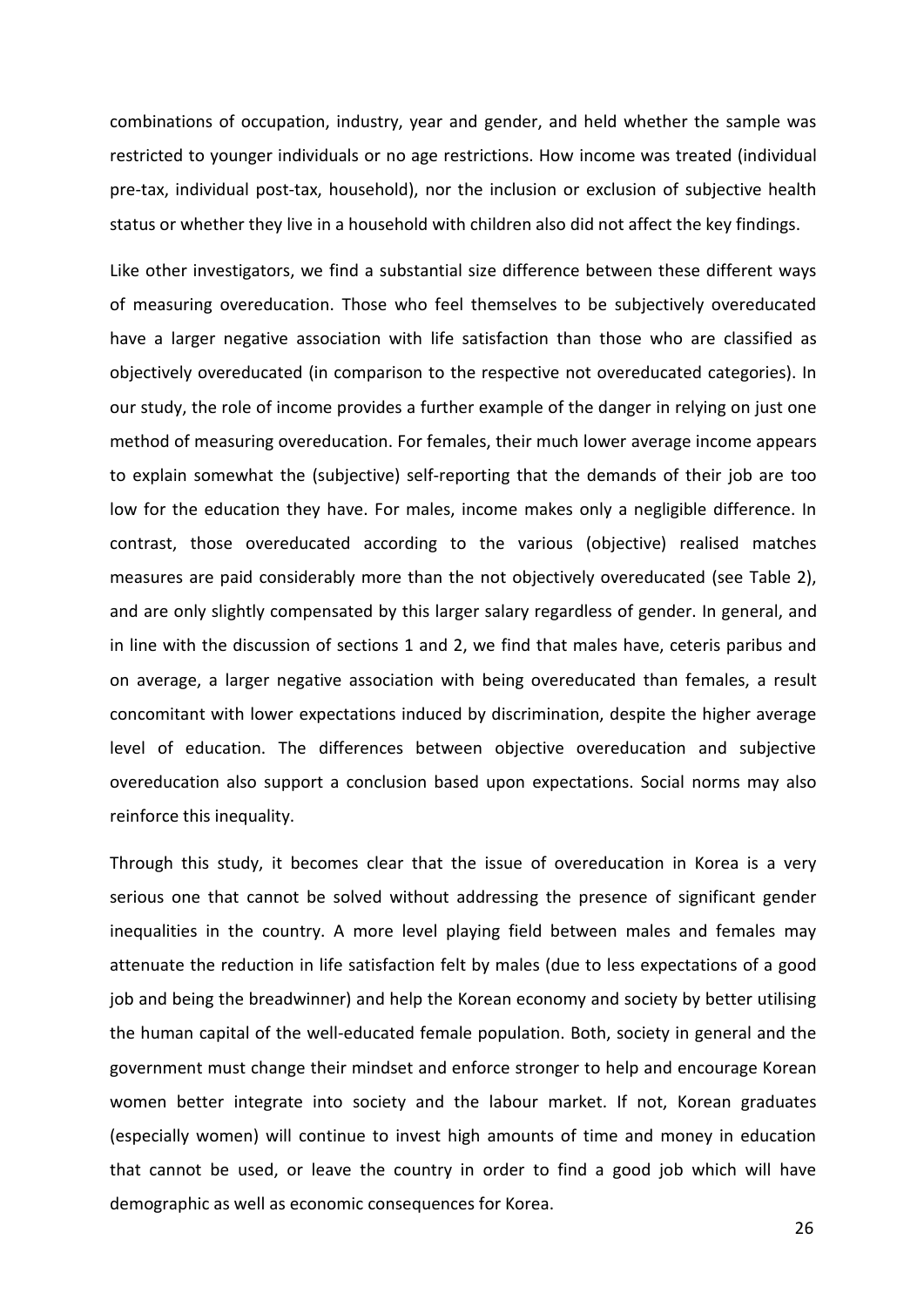## **References**

- Agut, S., Peiro, J. M., & Grau, R. (2009). The Effect of Overeducation on Job Content Innovation and Career-Enhancing Strategies Among Young Spanish Employees. *Journal of Career Development*, *36*(2), 159–182. [doi:10.1177/0894845308327738](https://doi.org/10.1177/0894845308327738)
- Alba-Ramírez, A. (1991). Mismatch in the Spanish Labor Market: Overeducation? *The Journal of Human Resources*, *28*(2), 259–278. [doi:10.2307/146203](https://doi.org/10.2307/146203)
- Angrist, J. D., & Pischke, J.-S. (2008). *Mostly Harmless Econometrics: An Empiricist's Companion*. Princeton, Oxford: Princeton University Press.
- Artés, J., Salinas-Jiménez, M. del M., & Salinas-Jiménez, J. (2014). Small Fish in a Big Pond or Big Fish in a Small Pond? The Effects of Educational Mismatch on Subjective Wellbeing. *Social Indicators Research*, *119*(2), 771–789. [doi:10.1007/s11205-013-0526-1](https://doi.org/10.1007/s11205-013-0526-1)
- Bak, H. (2018). Beyond the economy: Education for development. *Kasetsart Journal of Social Sciences*, *30*(3), 751-755. [doi:10.1016/j.kjss.2018.06.001](https://doi.org/10.1016/j.kjss.2018.06.001)
- Bauer, T. K. (2002). Educational mismatch and wages: A panel analysis. *Economics of Education Review*, *21*(3), 221–229. [doi:10.1016/S0272-7757\(01\)00004-8](https://doi.org/10.1016/S0272-7757(01)00004-8)
- Belfield, C. R. (2000). *Economic Principles for Education: Theory and Evidence*. Cheltenham: Edward Elgar Publishing.
- Bender, K. A., Donohue, S. M., & Heywood, J. S. (2005). Job satisfaction and gender segregation. *Oxford Economic Papers*, *57*(3), 479–496. [doi:10.1093/oep/gpi015](https://doi.org/10.1093/oep/gpi015)
- Berthrong, J. H., & Berthrong, E. N. (2000). *Confucianism: A short introduction*. Oxford: Oneworld Publications.
- Bijedić, T., & Piper, A. T. (2019). Different strokes for different folks: The job satisfaction of the self-employed and the intersection of gender and migration background. *International Journal of Gender and Entrepreneurship*, *11*(3), 227–247. [doi:10.1108/IJGE-01-2019-0021](https://doi.org/10.1108/IJGE-01-2019-0021)
- Bracke, P., Pattyn, E., & von dem Knesebeck, O. (2013). Overeducation and depressive symptoms: Diminishing mental health returns to education. *Sociology of Health & Illness*, *35*(8), 1242–1259. [doi:10.1111/1467-9566.12039](https://doi.org/10.1111/1467-9566.12039)
- Chadi, A., & Hetschko, C. (2016). Flexibilization without hesitation? Temporary contracts and job satisfaction.*Oxford Economic Papers*, *68*(1), 217–237. [doi:10.1093/oep/gpv053](https://doi.org/10.1093/oep/gpv053)
- Chevalier, A. (2003). Measuring Over-education. *Economica*, *70*(279), 509–531. [doi:10.1111/1468-0335.t01-1-00296](https://doi.org/10.1111/1468-0335.t01-1-00296)
- Cho, L.-J. (2019). *Korea's Political Economy: An Institutional Perspective*. London, New York: Routledge.
- Cho, S. J., & Lee, S. H. (2014). Overeducation in the Korean Labor Market: Evidence from Young Workers. *Journal of Economic Research*, *19*(1), 19–41. [doi:10.17256/jer.2014.19.1.002](https://doi.org/10.17256/jer.2014.19.1.002)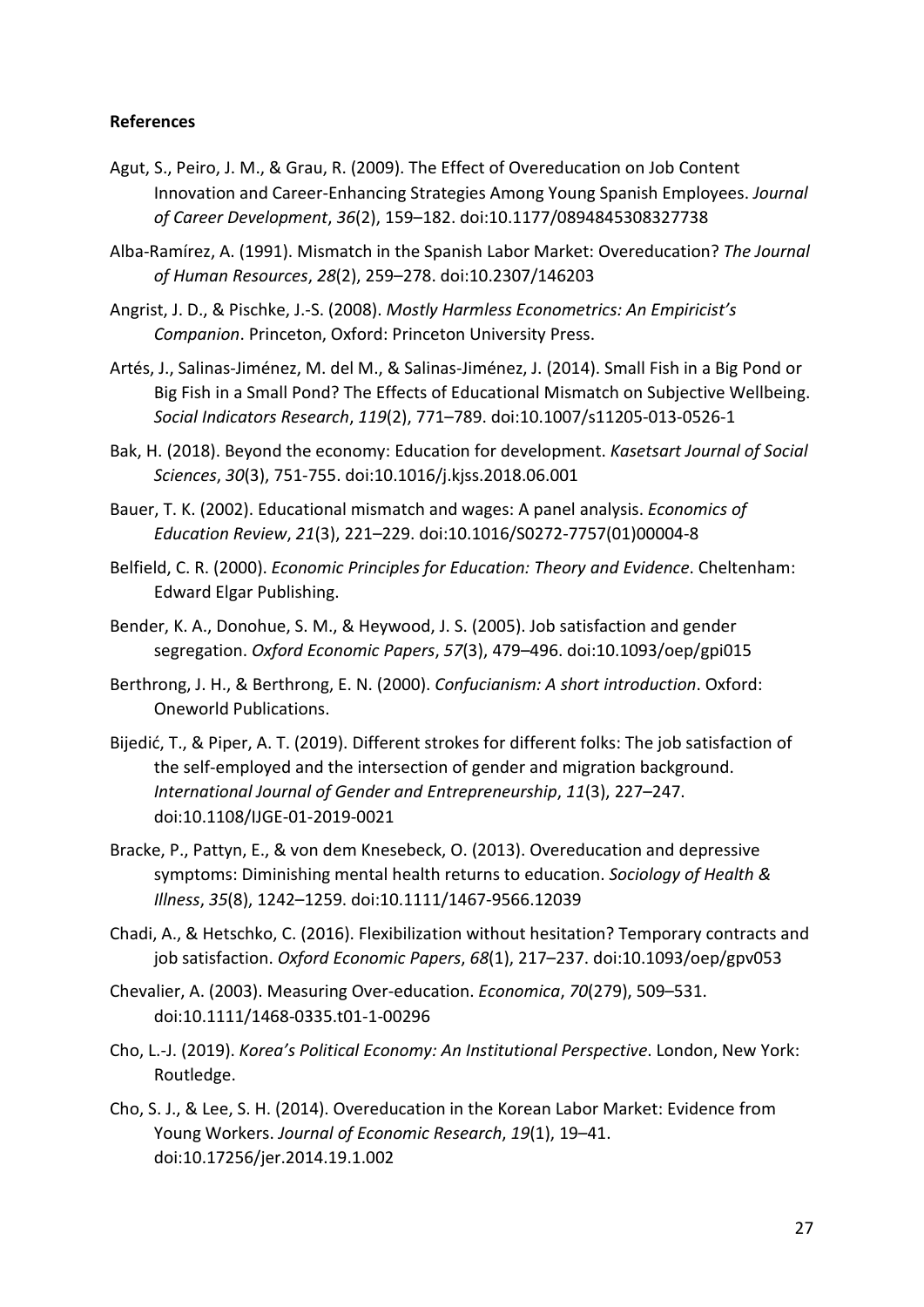- Clark, A. E., Diener, E., Georgellis, Y., & Lucas, R. E. (2008). Lags and Leadsin Life Satisfaction: A Test of the Baseline Hypothesis. *The Economic Journal*, *118*(529), 222–243. [doi:10.1111/j.1468-0297.2008.02150.x](https://doi.org/10.1111/j.1468-0297.2008.02150.x)
- Clark, B., Joubert, C., & Maurel, A. (2017). The career prospects of overeducated Americans. *IZA Journal of Labor Economics*, *6*(1), 1–29. [doi:10.1186/s40172-017-0053-4](https://doi.org/10.1186/s40172-017-0053-4)
- Delaney, J., McGuinness, S., Pouliakas, K., & Redmond, P. (2020). Educational expansion and overeducation of young graduates: A comparative analysis of 30 European countries. *Oxford Review of Education*, *46*(1), 10–29. [doi:10.1080/03054985.2019.1687433](https://doi.org/10.1080/03054985.2019.1687433)
- Frank, K., & Hou, F. (2018). Over-education and well-being: How does education-occupation mismatch affect the life satisfaction of university-educated immigrant and nonimmigrant workers? *Ethnicity & Health*, *23*(8), 884–901. [doi:10.1080/13557858.2017.1316832](https://doi.org/10.1080/13557858.2017.1316832)
- Freeman, R. B. (1976). *The overeducated American*. New York: Academic Press.
- Garcy, A. M. (2015). Educational mismatch and mortality among native-born workers in Sweden. A 19-year longitudinal study of 2.5 million over-educated, matched and under-educated individuals, 1990–2008. *Sociology of Health & Illness*, *37*(8), 1314– 1336. [doi:10.1111/1467-9566.12312](https://doi.org/10.1111/1467-9566.12312)
- Groot, W., & Maassen van den Brink, H. (2000). Overeducation in the labor market: A meta analysis. *Economics of Education Review*, *19*(2), 149–158. [doi:10.1016/S0272-](https://doi.org/10.1016/S0272-7757(99)00057-6) 7757(99)00057-6
- Haisken-DeNew, J. P., & Kleibrink, J. (2013). Walking Wounded The Causal Welfare Loss of Underemployment through Overeducation. *Ruhr Economic Paper No. 423, Germany*. [doi:10.2139/ssrn.2309910](http://dx.doi.org/10.2139/ssrn.2309910)
- Hwang, M. (2011). *Sampo generation that gave up dating, marriage, and childbearing*. Seoul: Sangwon.
- Kim, E., & Lee, M. (2013). The Reciprocal Longitudinal Relationship Between the Parent- Adolescent Relationship and Academic Stress in Korea. *Scientific Journal Publishers*, *41*(9), 1519–1531. [doi:10.2224/sbp.2013.41.9.1519](https://doi.org/10.2224/sbp.2013.41.9.1519)
- Kim, H.-K., Ahn, S. C., & Kim, J. (2016). The income penalty of vertical and horizontal education—Job mismatches in the Korean youth labor market: A quantile regression approach. *Hitotsubashi Journal of Economics*, *57*(1), 67–90. [doi:10.15057/27941](https://doi.org/10.15057/27941)
- Kim, J.-S., & Bang, H. (2017). Education fever: Korean parents' aspirations for their children's schooling and future career. *Pedagogy, Culture & Society*, *25*(2), 207–224. [doi:10.1080/14681366.2016.1252419](https://doi.org/10.1080/14681366.2016.1252419)
- Kim, J., Lee, J.-W., & Shin, K. (2016). Impact of Gender Inequality on the Republic of Korea's Long-Term Economic Growth: An Application of the Theoretical Model of Gender Inequality and Economic Growth. *Asian Development Bank Economics Working Paper Series No. 473*.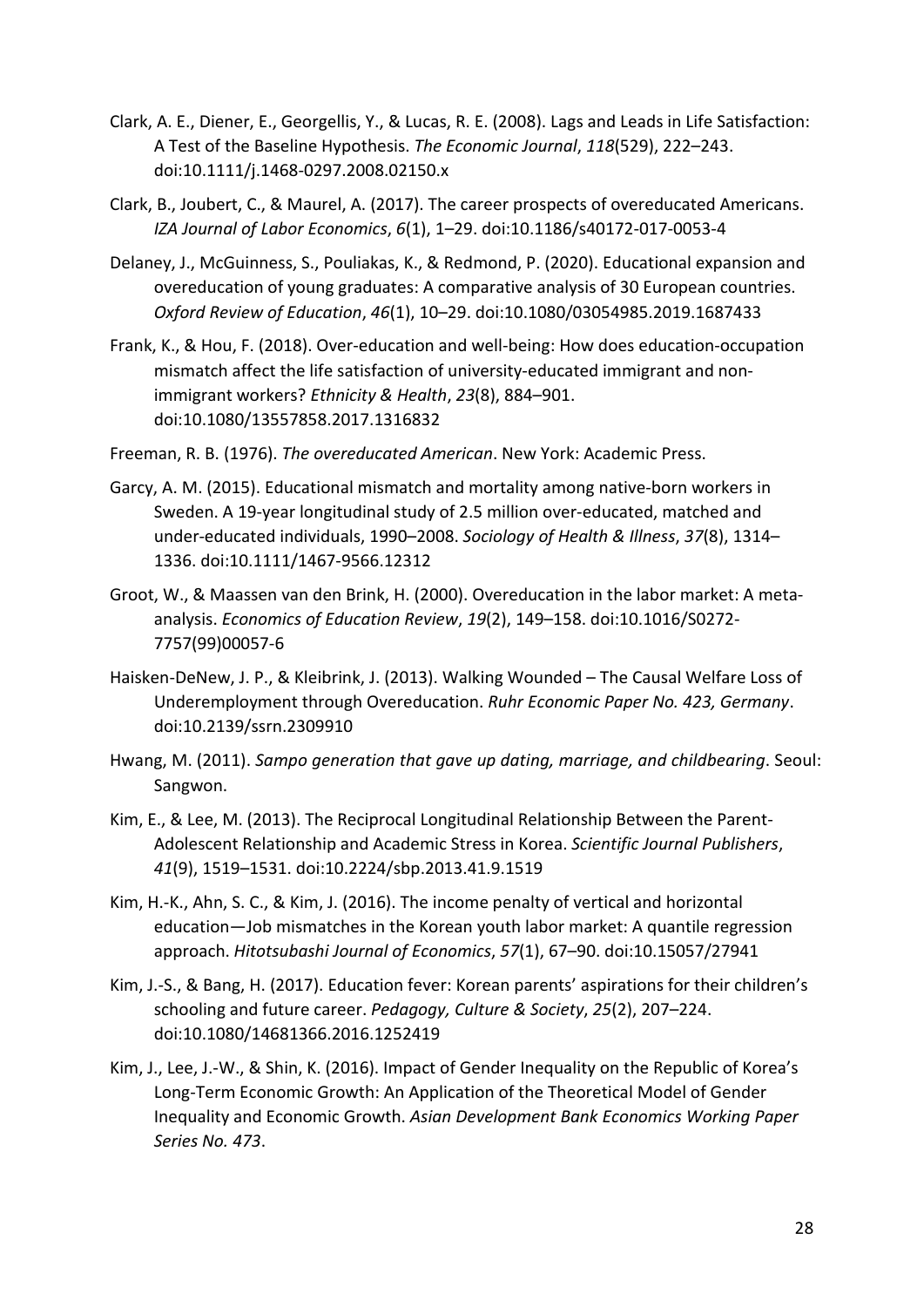- Kim, S. (2018). Voluntarily exiled? Korean state's cultural politics of young adults' social belonging and Korean students' exile to a US community college. *Higher Education*, *76*(2), 353–367. [doi:10.1007/s10734-017-0212-3](https://doi.org/10.1007/s10734-017-0212-3)
- Kim, T. (2009). Confucianism, Modernities and Knowledge: China, South Korea and Japan. In R. Cowen & A. M. Kazamias (Eds.),*International Handbook of Comparative Education* (Vol. 22, pp. 857–872). Heidelberg et al.: Springer, Dordrecht.
- Koh, E. (2008). Gender issues and Confucian scriptures: Is Confucianism incompatible with gender equality in South Korea? *Bulletin of the Schoolof Oriental and African Studies*, *71*(2), 345–362. [doi:10.1017/S0041977X08000578](https://doi.org/doi:10.1017/S0041977X08000578)
- Korea LaborInstitute. (Ed., 2019). *Korean Labor & Income Panel Study*. Retrieved 07 October 2019, from [https://www.kli.re.kr/klips\\_eng/index.do](https://www.kli.re.kr/klips_eng/index.do)
- Kucel, A., Molina, I. F., & Raya, J. M. (2016). Over-education and its opportunity cost in Japan. *Asia Pacific Education Review*, *17*(2), 299–312. [doi:10.1007/s12564-016-9427-8](https://doi.org/10.1007/s12564-016-9427-8)
- Länsisalmi, H., Kivimäki, M., & Elovainio, M. (2004). Is Underutilization of Knowledge, Skills, and Abilities a Major Barrier to Innovation? *Psychological Reports*, *94*(3), 739–750. [doi:10.2466/pr0.94.3.739-750](https://doi.org/10.2466/pr0.94.3.739-750)
- Lee, E. K. (2012). Higher education expansion and economic growth in Japan and South Korea. *Doctoral Dissertation (University of Pittsburgh)*.
- Lee, N. (2000). Education And Economic Growth In Korea, 1966 To 1997. *Journalof Applied Business Research*, *16*(4), 83–93. [doi:10.19030/jabr.v16i4.2056](https://doi.org/10.19030/jabr.v16i4.2056)
- Lee, Y. (2017). Women Workforce in the Korean Context. *International Review of Management and Marketing*, *7*(1), 403–412.
- Lee, Y., & Lee, R. (2019). *The Korean Economy: From Growth to Maturity*. London: Routledge.
- Leuven, E., & Oosterbeek, H. (2011). Overeducation and Mismatch in the Labor Market. In E. A. Hanushek, S. Machin, & L. Woessmann (Eds.), *Handbook of the Economics of*
- *Education* (Vol. 4, pp. 283–326). Amsterdam et al.: Elsevier B.V.<br>Lin, C.-H. A., & Wang, C.-H. (2005). The incidence and wage effects of overeducation: The case of Taiwan. *Journal of Economic Development*, *30*(1), 31–47.
- Ministry of Education. (Ed., 2017). *Globalization of Korean Education: Education in Korea*. Retrieved 24 August 2019, from [http://english.moe.go.kr/boardCnts/view.do?boardI](http://english.moe.go.kr/boardCnts/view.do?board)D=282&boardSeq=72461&lev=0& searchType=null&statusYN=C&page=1&s=english&m=0303&opType=N
- Ministry of Gender Equality and Family. (Ed., 2020). *Gender Equality Policy*. Retrieved 16 February 2020, from [http://www.mogef.go.kr/eng/pc/eng\\_pc\\_f001.do](http://www.mogef.go.kr/eng/pc/eng_pc_f001.do)
- Minkus, L. (2019). Labor Market Closure and the Stalling of the Gender Pay Gap. *SOEPpapers on Multidisciplinary Panel Data Research, No. 1049*, *German Institute for Economic Research (DIW Berlin)*.
- Nam-Joo, C. (2020). *Kim Jiyoung, Born 1982* (J. Chang, Trans.). London: Simon & Schuster.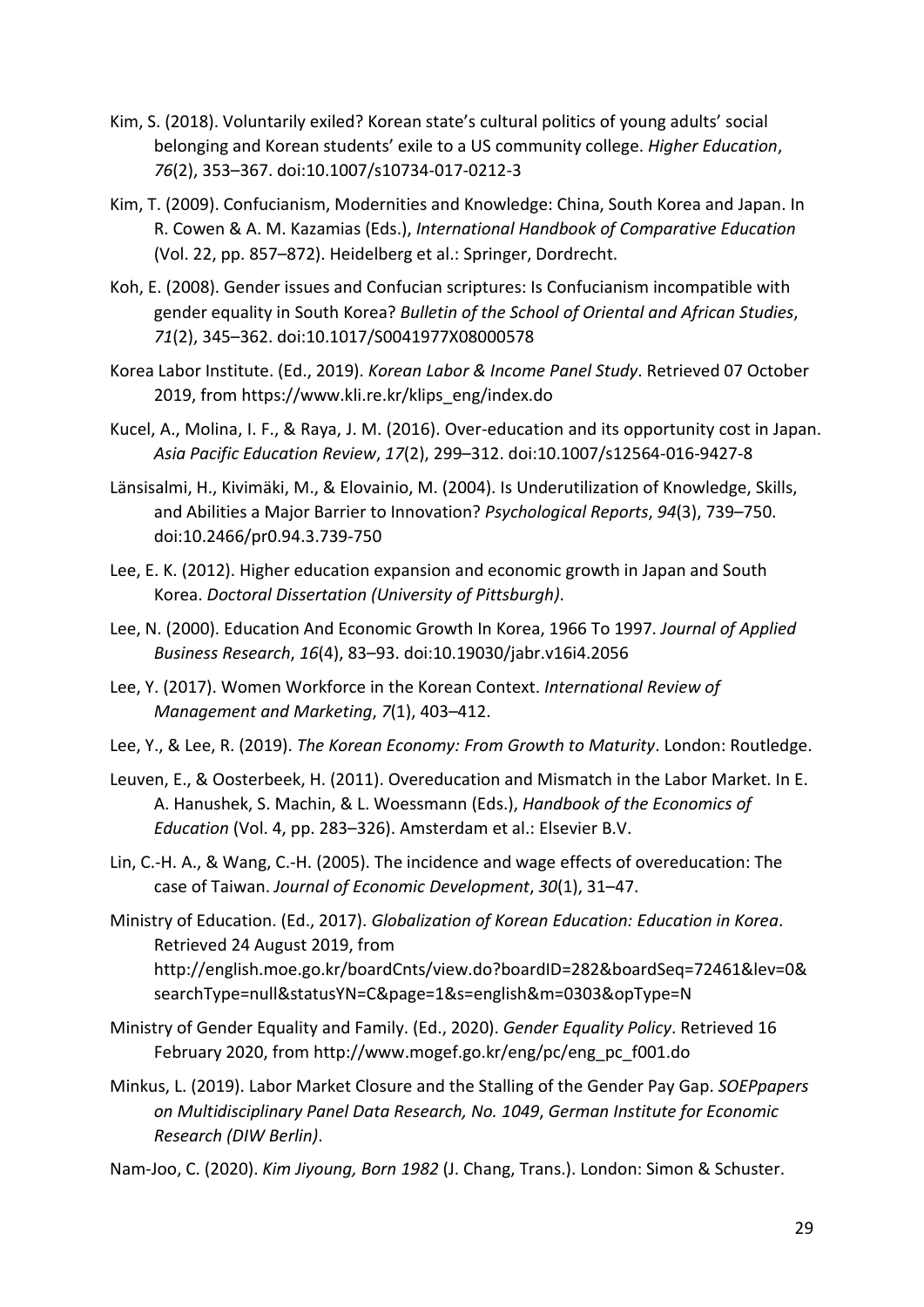- OECD. (Ed., 2017). *How does KOREA compare?* Retrieved 08 July 2019, from <http://www.oecd.org/korea/Gender2017-KOR-en.pdf>
- OECD. (Ed., 2020). *'Population with tertiary education' (indicator)*. Retrieved 04 May 2020, from <https://doi.org/10.1787/0b8f90e9-en>
- Park, K., Jang, D., & Shahiri, H. I. (2018). Over-Education Among Doctorate Holders in the Korean Labor Market. *Asia-Pacific Social Science Review*, *18*(1), 32–45.
- Park, K., & Shahiri, H. (2015). Over-Education and Job Mobility among Young Korean Female Graduates. *Asian Women*, *31*(3), 55–78. [doi:10.14431/aw.2015.09.31.3.55](https://doi.org/10.14431/aw.2015.09.31.3.55)
- Park, N., & Huebner, E. S. (2005). A cross-cultural study of the levels and correlates of life satisfaction among adolescents. *Journal of Cross-Cultural Psychology*, *36*(4), 444–456. [doi:10.1177/0022022105275961](https://doi.org/10.1177/0022022105275961)
- Park, S., Jang, H., & Lee, E.-S. (2018). Major Stressors among Korean Adolescents According to Gender, Educational Level, Residential Area, and Socioeconomic Status. *International Journal of Environmental Research and Public Health*,*15*(10), 2080. [doi:10.3390/ijerph15102080](https://doi.org/10.3390/ijerph15102080)
- Park, Y. S. (2011). Revisiting the South Korean developmental state after the 1997 financial crisis. *Australian Journal of International Affairs*, *65*(5), 590–606. [doi:10.1080/10357718.2011.607148](https://doi.org/10.1080/10357718.2011.607148)
- Patrinos, H. A. (1997). Overeducation in Greece. *International Review of Education*, *43*(2–3), 203–223. [doi:10.1023/A:1002981301802](https://doi.org/10.1023/A:1002981301802)
- Piazolo, M. (1995). Determinants of South Korean Economic Growth, 1955–1990. *International Economic Journal*, *9*(4), 109–133. [doi:10.1080/10168739500000032](https://doi.org/10.1080/10168739500000032)
- Piper, A. T. (2015). Heaven knows I'm miserable now: Overeducation and reduced life satisfaction. *Education Economics*, *23*(6), 677–692. [doi:10.1080/09645292.2013.870981](https://doi.org/10.1080/09645292.2013.870981)
- Piper, A. T. (2019). An Investigation into the Reported Closing of the Nicaraguan Gender Gap. *Social Indicators Research*, *144*(3), 1391–1413. [doi:10.1007/s11205-019-02080-5](https://doi.org/10.1007/s11205-019-02080-5)
- Quick, M., & d'Efilippo, V. (2019, October 14). South Korea's population paradox. *BBC*. Retrieved 26 April 2020, from [https://www.bbc.com/worklife/article/20191010-south](https://www.bbc.com/worklife/article/20191010-south-koreas-population-paradox) koreas-population-paradox
- Salinas-Jiménez, M. del M., Artés, J., & Salinas-Jiménez, J. (2016). Educational mismatch and job aspirations: A subjective wellbeing analysis using quantile regression. *International Journal of Manpower*, *37*(1), 115–134. [doi:10.1108/IJM-12-2014-0266](https://doi.org/10.1108/IJM-12-2014-0266)
- Senik, C. (2005). Income distribution and well-being: What can we learn from subjective data? *Journal of Economic Surveys*, *19*(1), 43–63. [doi:10.1111/j.0950-0804.2005.00238.x](https://doi.org/10.1111/j.0950-0804.2005.00238.x)
- Sicherman, N. (1991). 'Overeducation' in the Labor Market. *Journal of Labor Economics*, *9*(2), 101–122. [doi:10.1086/298261](https://doi.org/10.1086/298261)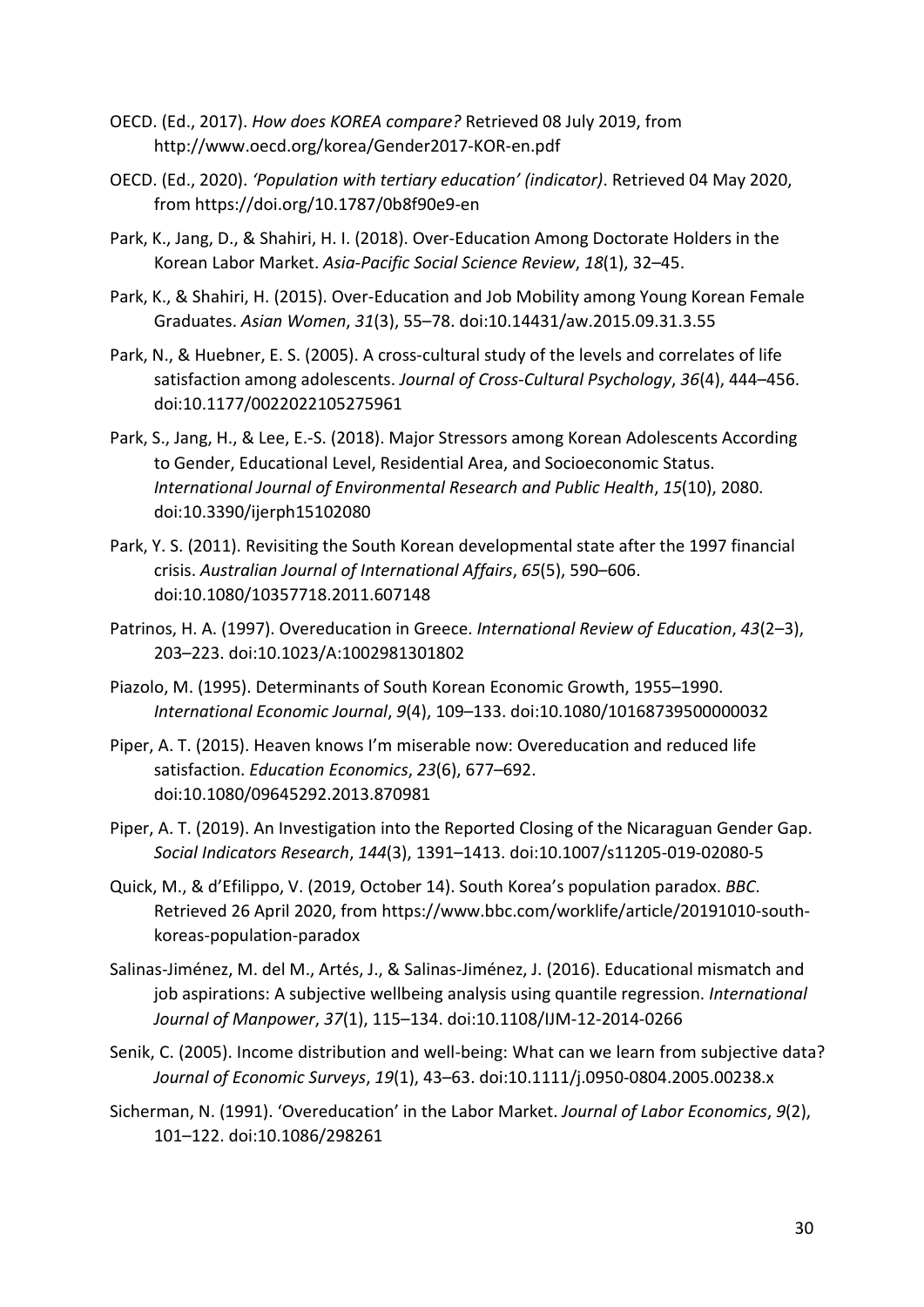- Sloane, P. J., Battu, H., & Seaman, P. T. (1999). Overeducation, undereducation and the British labour market. *Applied Economics*, *31*(11), 1437–1453. [doi:10.1080/000368499323319](https://doi.org/10.1080/000368499323319)
- The Economist. (Ed., 2020, March 4). Daily chart: Iceland leads the way to women's equality in the workplace.*The Economist*. Retrieved 07 May 2020, from [https://www.economist.com/graphic-detail/2020/03/04/iceland-leads-the-way-to](https://www.economist.com/graphic-detail/2020/03/04/iceland-leads-the-way-to-womens-equality-in-the-workplace) womens-equality-in-the-workplace
- Tsang, M. C. (1987). The Impact of Underutilization of Education on Productivity: A Case Study of the U.S. Bell Companies. *Economics of Education Review*, *6*(3), 239–254. [doi:10.1016/0272-7757\(87\)90003-3](https://doi.org/10.1016/0272-7757(87)90003-3)
- Tsang, M. C., Rumberger, R. W., & Levin, H. M. (1991). The Impact of Surplus Schooling on Worker Productivity. *Industrial Relations*, *30*(2), 209–228. [doi:10.1111/j.1468-](https://doi.org/10.1111/j.1468-232X.1991.tb00786.x) 232X.1991.tb00786.x
- UNESCO Institute of Statistics. (Ed., 2020). *ISCED Mappings*. Retrieved 04 May 2020, from <http://uis.unesco.org/en/isced-mappings>
- Verhaest, D., & Omey, E. (2006). The impact of overeducation and its measurement. *Social Indicators Research*, *77*(3), 419–448. [doi:10.1007/s11205-005-4276-6](https://doi.org/10.1007/s11205-005-4276-6)
- Verhaest, D., & Verhofstadt, E. (2016). Overeducation and job satisfaction: The role of job demands and control. *International Journal of Manpower*, *37*(3), 456–473. [doi:10.1108/IJM-04-2014-0106](https://doi.or/10.1108/IJM-04-2014-0106)
- Wen, L., & Maani, S. A. (2018). A Panel Study of Immigrants' Overeducation and Earnings in Australia. *International Migration*, *56*(2), 177–200. [doi:10.1111/imig.12425](https://doi.org/10.1111/imig.12425)
- World Bank. (Ed., 2020a). *School enrollment, primary (% net)—Korea, Rep.* Retrieved 26 May 2020, from

[https://data.worldbank.org/indicator/SE.PRM.NENR?end=2019&locations=KR&start=1](https://data.worldbank.org/indicator/SE.PRM.NENR?end=2019&locations=KR&start=1970&view=chart) 970&view=chart

World Bank. (Ed., 2020b). *School enrollment, secondary (% net)—Korea, Rep.* Retrieved 26 May 2020, from [https://data.worldbank.org/indicator/SE.SEC.NENR?end=2017&locations=KR&start=19](https://data.worldbank.org/indicator/SE.SEC.NENR?end=2017&locations=KR&start=1995) 95

World Bank. (Ed., 2020c). *Fertility rate, total (births per woman)—Korea, Rep.* Retrieved 26 April 2020, from <https://data.worldbank.org/indicator/SP.DYN.TFRT.IN?locations=KR>

World Economic Forum. (Ed., 2019). *Global Gender Gap Report 2020: Insight Report*. Retrieved 17 February 2020, from [http://www3.weforum.org/docs/WEF\\_GGGR\\_2020.pdf](http://www3.weforum.org/docs/WEF_GGGR_2020.pdf)

Yang, H., & Kim, C. (2019, May 13). South Korea's latest big export: Jobless college graduates. *Reuters*. Retrieved 06 May 2020, from [https://www.reuters.com/article/us](https://www.reuters.com/article/us-southkorea-jobs-kmove-insight/south-koreas-latest-big-export-jobless-college-graduates-idUSKCN1SI0QE) southkorea-jobs-kmove-insight/south-koreas-latest-big-export-jobless-college graduates-idUSKCN1SI0QE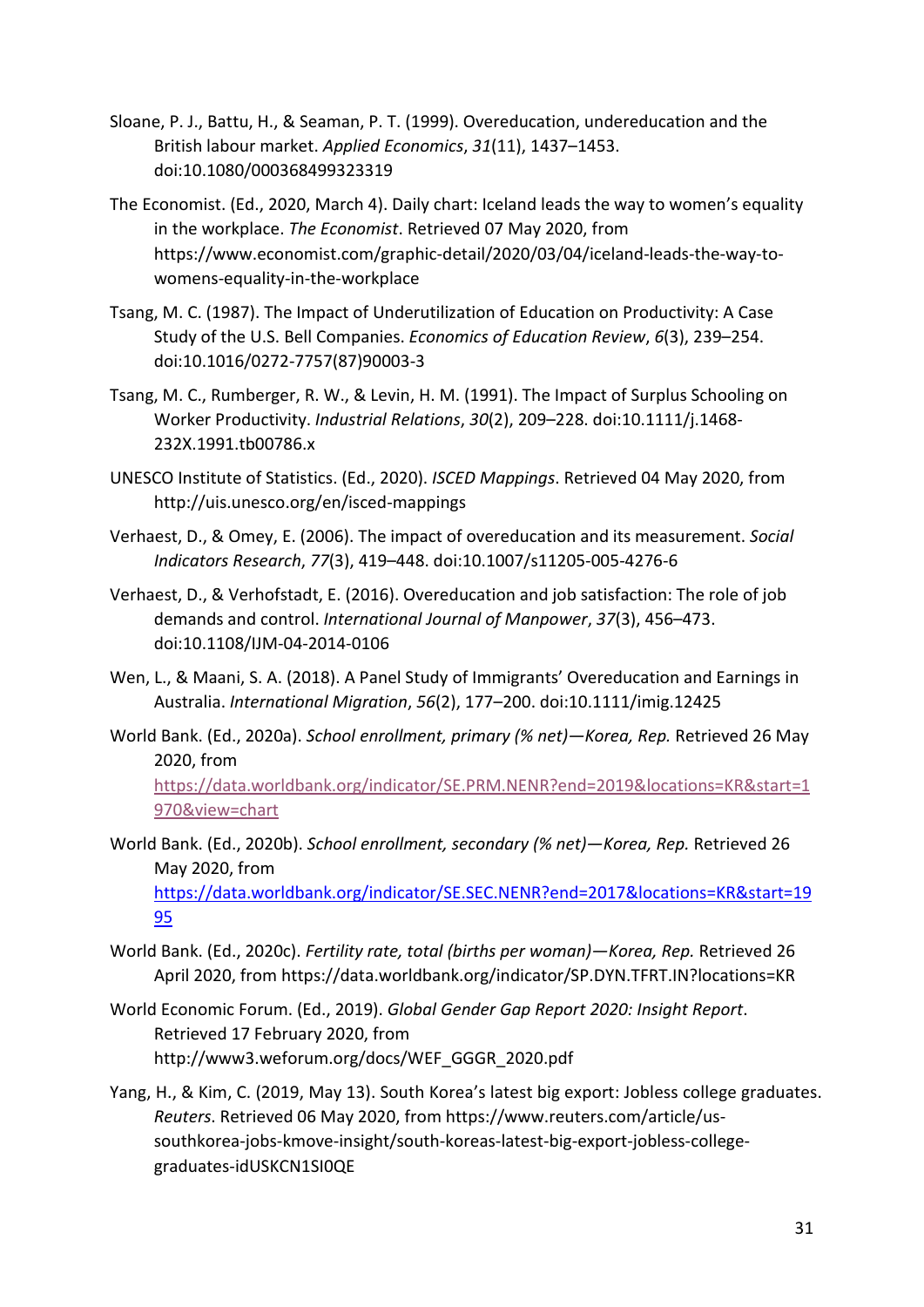Yin, L. (2015). Educational Mismatch, Skill Mismatch and Job Satisfaction.*University of Sheffield*, *Department of Economics*.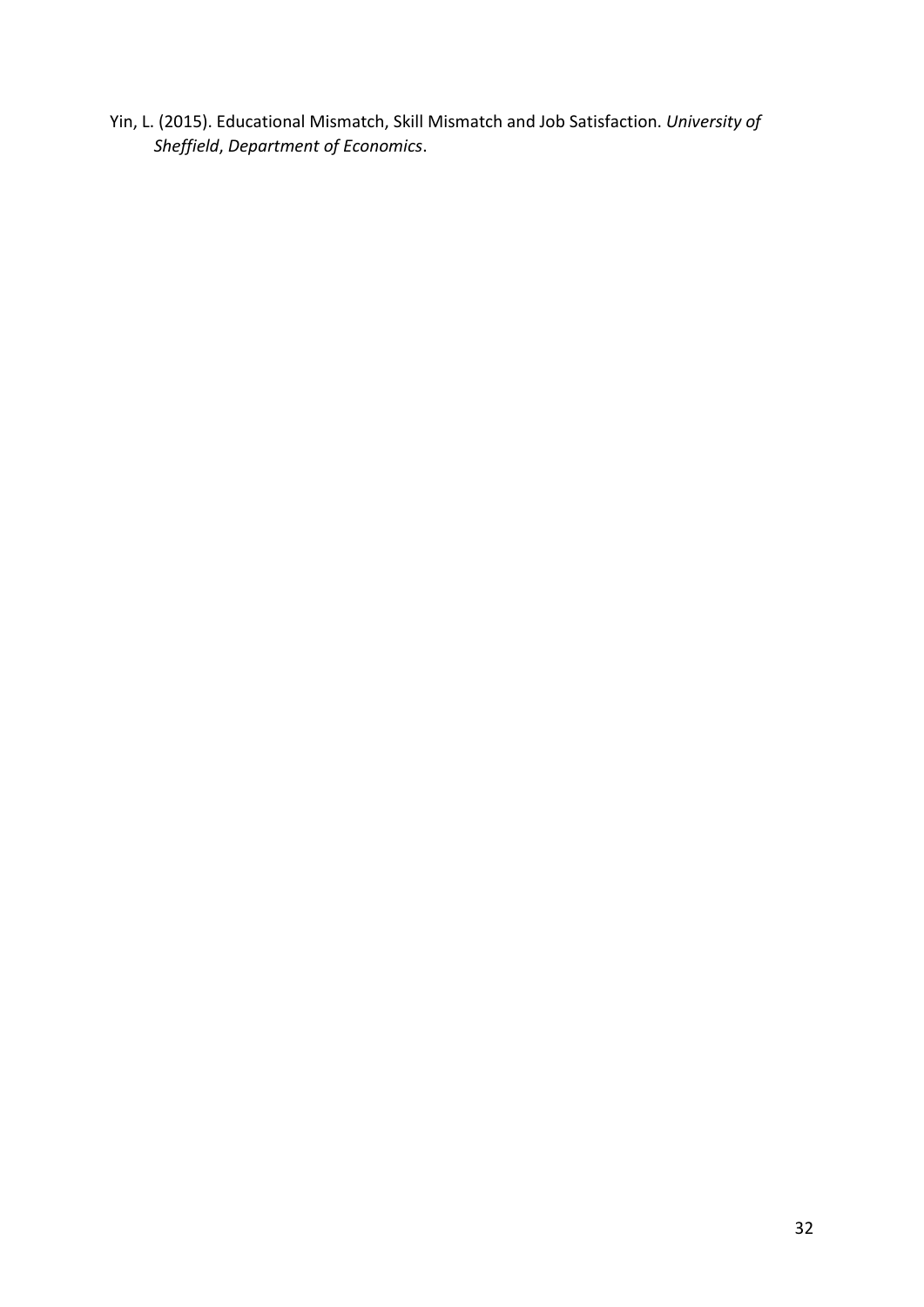# **Appendix 1**

*Table A1:* Life Satisfaction and Subjective Overeducation. Ordered Probit Analysis Results. KLIPS data 1998-2016.

|                      | (1. All)             | (2. All)             |                      | (3. Females) (4. Females) | (5. Males)           | (6. Males)           |
|----------------------|----------------------|----------------------|----------------------|---------------------------|----------------------|----------------------|
|                      | Life<br>Satisfaction | Life<br>Satisfaction | Life<br>Satisfaction | Life<br>Satisfaction      | Life<br>Satisfaction | Life<br>Satisfaction |
| Overeducated         | $-0.416***$          | $-0.374***$          | $-0.347***$          | $-0.232***$               | $-0.437***$          | $-0.417***$          |
|                      | (0.018)              | (0.022)              | (0.029)              | (0.037)                   | (0.022)              | (0.028)              |
| <b>Years of</b>      | $0.128***$           | $0.109***$           | $0.125***$           | $0.102***$                | $0.128***$           | $0.107***$           |
| <b>Schooling</b>     | (0.003)              | (0.004)              | (0.006)              | (0.007)                   | (0.004)              | (0.005)              |
| <b>Real Income</b>   |                      | $0.013***$           |                      | $0.017***$                |                      | $0.014***$           |
|                      |                      | (0.001)              |                      | (0.001)                   |                      | (0.001)              |
| Age                  | $0.137***$           | $0.135***$           | $0.182***$           | $0.152***$                | $0.134***$           | $0.143***$           |
|                      | (0.020)              | (0.029)              | (0.031)              | (0.043)                   | (0.029)              | (0.043)              |
| Age squared          | $-0.003***$          | $-0.003***$          | $-0.003***$          | $-0.003***$               | $-0.003***$          | $-0.003***$          |
|                      | (0.000)              | (0.001)              | (0.001)              | (0.001)                   | (0.001)              | (0.001)              |
| <b>Married</b>       | $0.489***$           | $0.461***$           | $0.431***$           | $0.449***$                | $0.516***$           | $0.464***$           |
|                      | (0.017)              | (0.019)              | (0.028)              | (0.032)                   | (0.021)              | (0.024)              |
| <b>Separated</b>     | $-0.435***$          | $-0.376**$           | $-0.297$             | $-0.085$                  | $-0.725***$          | $-0.978***$          |
|                      | (0.143)              | (0.167)              | (0.188)              | (0.217)                   | (0.221)              | (0.263)              |
| <b>Divorced</b>      | $-0.273***$          | $-0.342***$          | $-0.310***$          | $-0.320***$               | $-0.307***$          | $-0.529***$          |
|                      | (0.071)              | (0.078)              | (0.093)              | (0.104)                   | (0.109)              | (0.121)              |
| Widowed              | $-0.643**$           | $-0.696*$            | $-0.549$             | $-0.677$                  | $-1.129*$            | $-0.882$             |
|                      | (0.306)              | (0.379)              | (0.347)              | (0.428)                   | (0.641)              | (0.797)              |
| Constant cut1        | $-0.895**$           | $-1.052*$            | 0.375                | $-0.516$                  | $-1.290**$           | $-1.036$             |
|                      | (0.440)              | (0.570)              | (0.677)              | (0.931)                   | (0.596)              | (0.778)              |
| <b>Constant cut2</b> | 0.458                | 0.308                | 1.686**              | 0.934                     | 0.097                | 0.302                |
|                      | (0.438)              | (0.566)              | (0.674)              | (0.922)                   | (0.593)              | (0.774)              |
| <b>Constant cut3</b> | $2.560***$           | $2.432***$           | $3.752***$           | $3.010***$                | $2.234***$           | $2.480***$           |
|                      | (0.438)              | (0.566)              | (0.674)              | (0.923)                   | (0.593)              | (0.775)              |
| Constant cut4        | $5.151***$           | $5.151***$           | $6.369***$           | 5.749 ***                 | 4.818***             | $5.218***$           |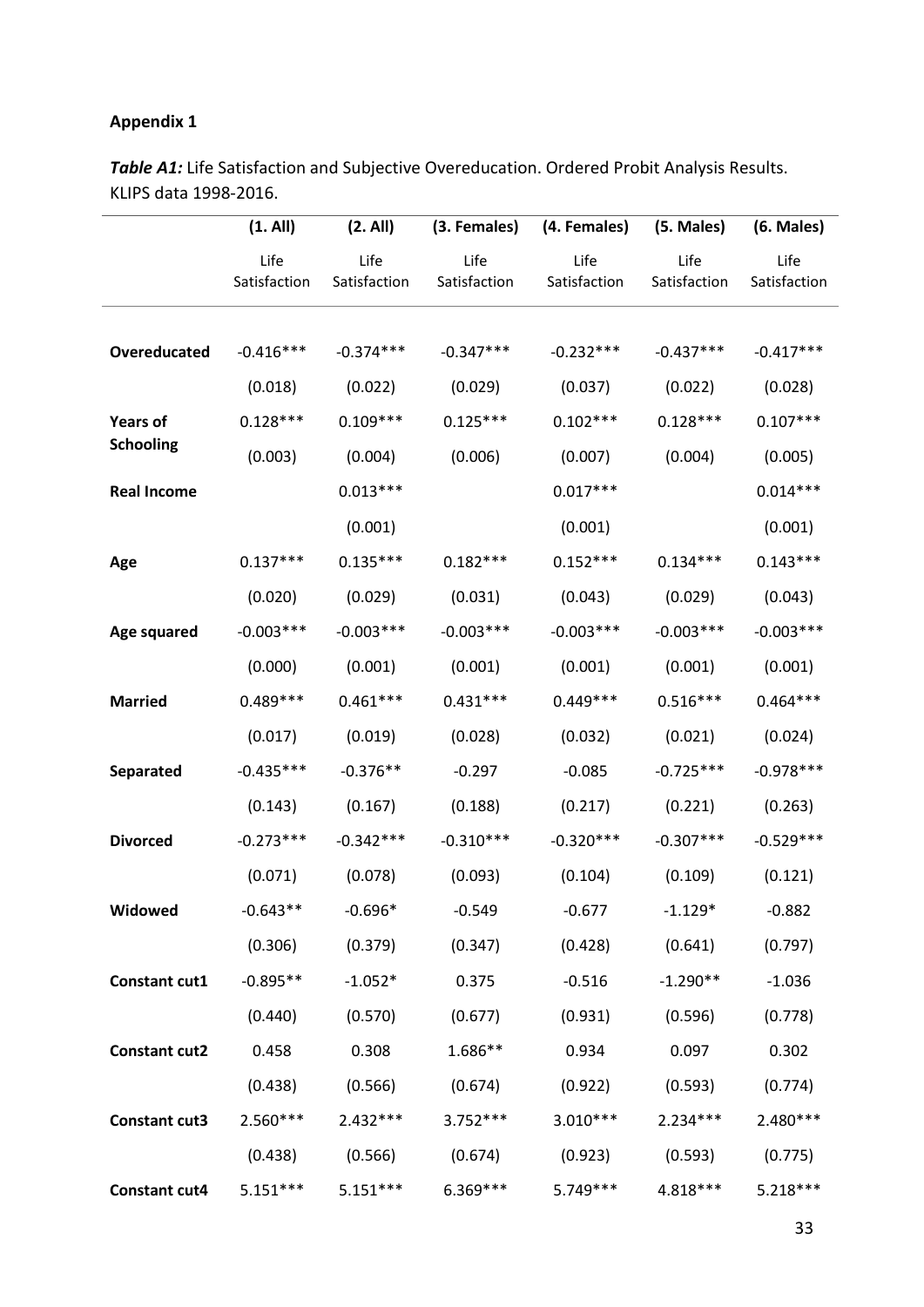|                     | (0.439) | (0.567) | (0.676) | (0.924) | (0.594) | (0.776) |
|---------------------|---------|---------|---------|---------|---------|---------|
| <b>Observations</b> | 25,262  | 22,398  | 10,427  | 8,947   | 14,835  | 13,451  |

*Note: Robust standard errors in parentheses, \*\*\* p<0.01, \*\* p<0.05, \* p<0.1. Reference category: single. Estimates also includes region and year dummy variables.*

#### **Appendix 2**

#### *Kim Jiyoung, Born 1982* **by Cho Nam-Joo: about the novel**

Kim Jiyoung is the central figure in the book 'Kim Jiyoung, Born 1982', a bestseller in Korea, China, Taiwan and Japan, written by Cha Yam-Noo.The book was published in Korea in 2016, and later translated into 18 languages as well as made into a film. The English translation of the novel was published in February 2020. Showing the struggles of a young woman living in modern Korea and the way gender inequality affects nearly every aspect of women's lives in the country, the book struck a chord with Koreans. The fictional character became a symbol for gender inequality and sexual harassment, as Kim Jiyoung (the Korean equivalent for 'Jane Doe') could represent any Korean women.

The book's sales indicate its popularity: 'Kim Jiyoung, Born 1982' is the first Korean book within a decade to sell more than one million copies. As part of the Korean version of the #MeToo movement, it helped move gender inequality centre stage in cultural and political discourse in Korea. After its publication the novel started and informed several debates about gender differences and women's rights in the country. Female politicians and celebrities (for example K-pop stars) started to talk about the novel in public, creating more awareness of the topic of gender discrimination in Korea; a topic seemingly previously ignored for a long time. The novel has also been, famously in Korea, discussed in political circles.

Reports indicate that the film version of the book led to couples breaking up as well as angry responses from males dismissing the discrimination of women in their country, with many counter movements still not accepting the reality of women's suffering in Korea. Gender inequality in the country also becomes revealed through the reactions of the public to the novel and its subsequent film. On the popular film rating platform *Naver Movie* men awarded its film 2.72 points out of 10 whereas women rated it on average with 9.51 points (39,836 online users). The novel itself provoked a failed crowd-funding campaign for a male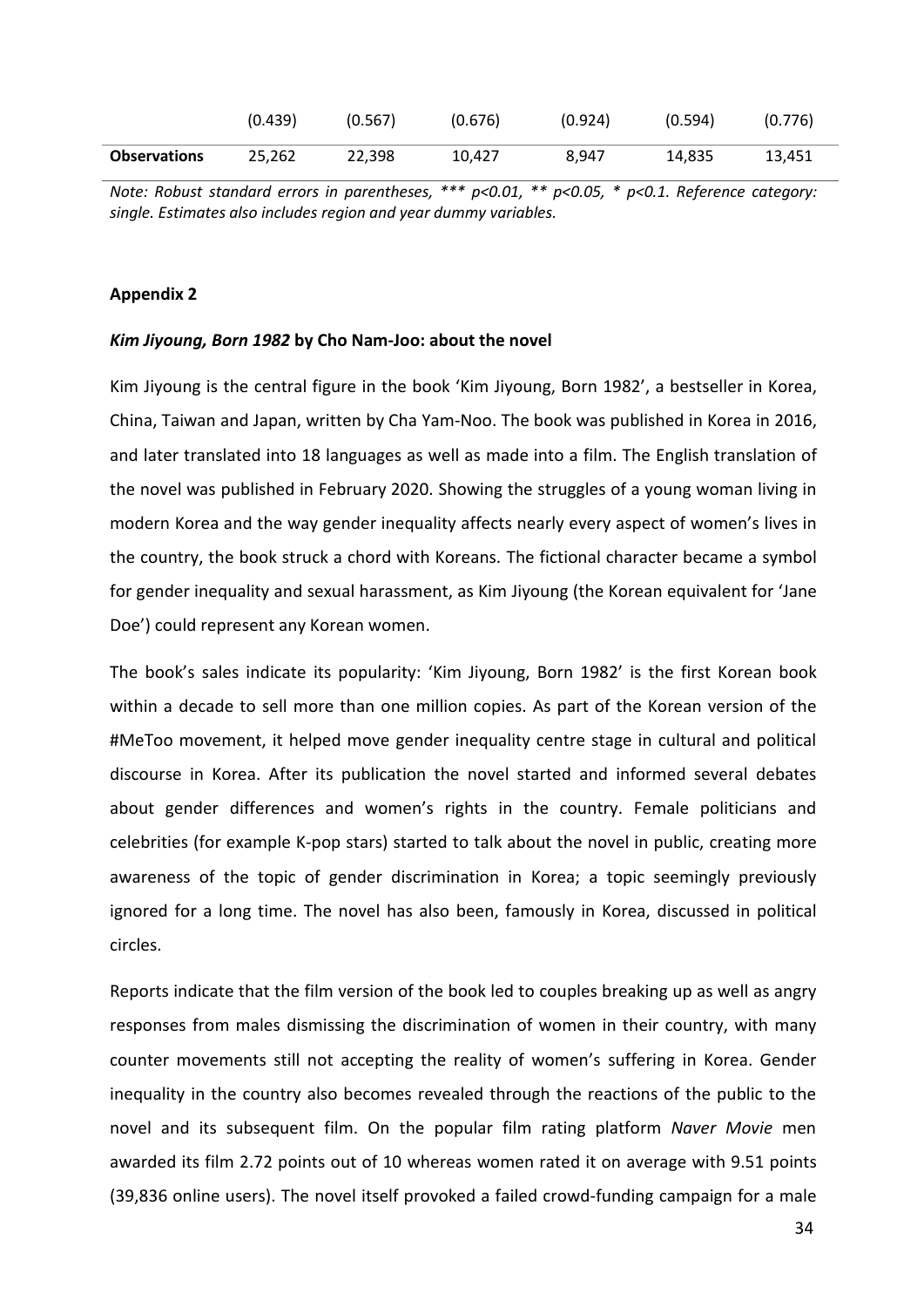version called 'Kim Jihoon, Born 1990' intending to show the discriminations men are face in the country. Through the film, and the recent translations of the novel, the debate it has inspired about gender inequality in Korea has spread to other countries and continents and gets more and more attention worldwide.